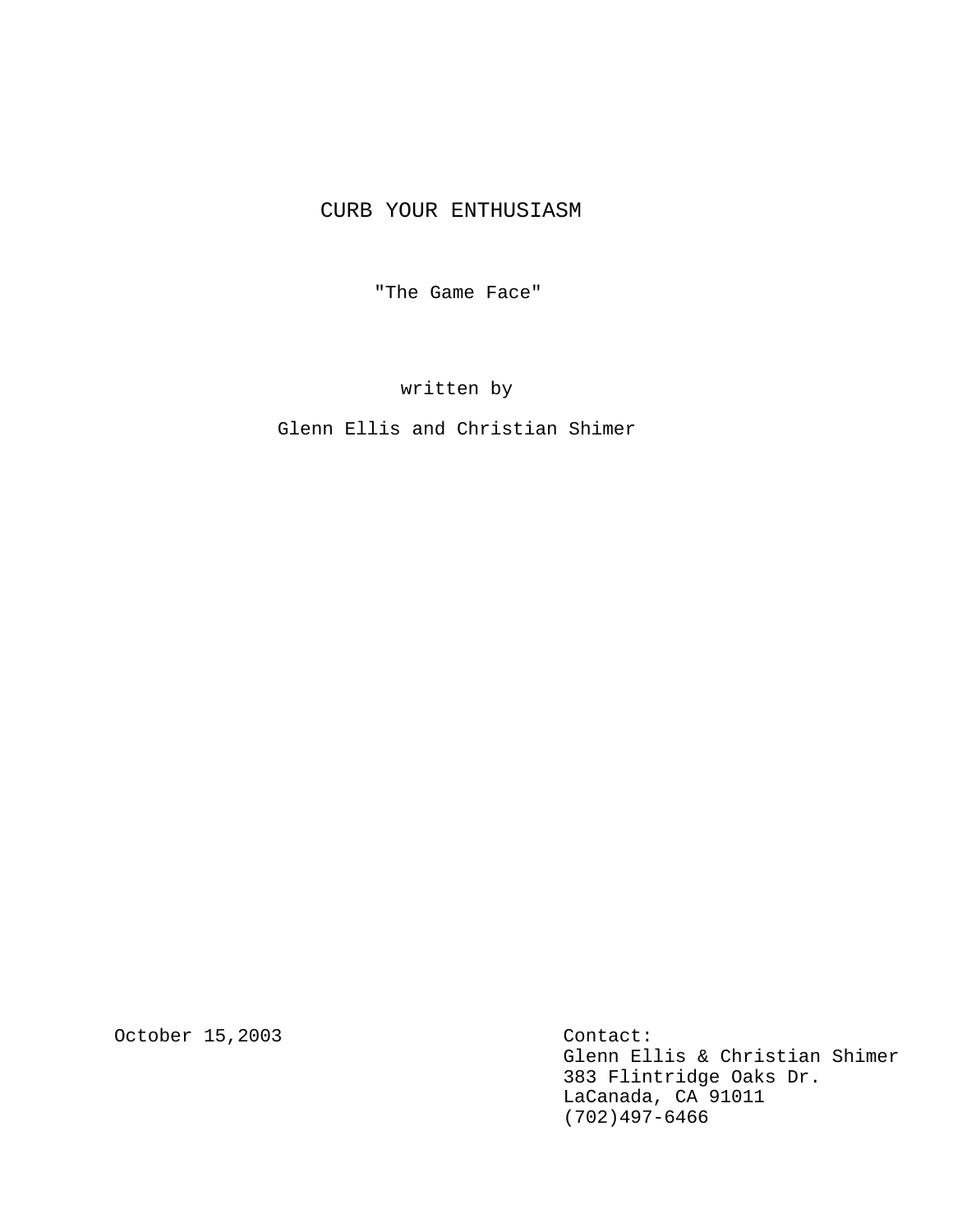### FADE IN:

INT. LARRY AND CHERYL'S LIVING ROOM - AFTERNOON

Larry is sitting at his desk typing. Cheryl enters the room and stands next to Larry.

### CHERYL

Hey Larry, you know that fund raiser, that celebrity bingo game I've got coming up in a couple of days?

## LARRY

Yeah, what about it?

### CHERYL

Well, I just found out that Michael Clark Duncan, who was suppose to call the games for us, backed out at the last minute so I have to find someone else, someone else to call the games.

# LARRY

Hmm. That's too bad. What happened to him?

### CHERYL

I guess he got hit by a golf cart or something.

There is a moment of silence while Larry looks at her for more information which never comes. They just nod at each other as if "Isn't that interesting". Larry goes back to typing. He notices that Cheryl is still waiting expectantly.

#### LARRY

What? Do you want me to ask Jeff if he can find someone?

## CHERYL

Well, actually, I was thinking maybe... you could do it**.** I can't get anyone else in time Larry. I mean you are a celebrity and we can't do it without one. So I thought you could do it for me.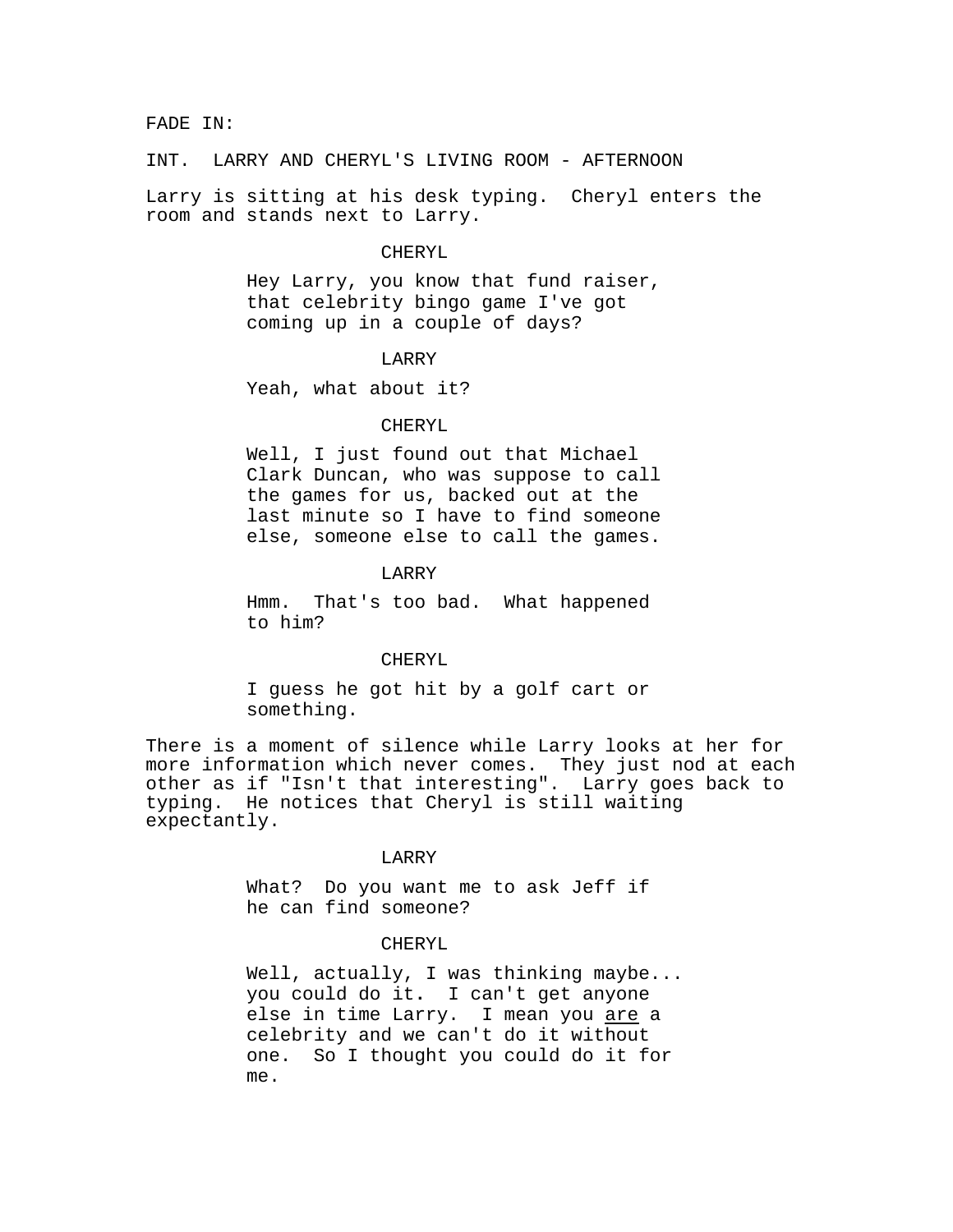(considering how put out he might be)

I...hmm.

Larry makes an odd gesture and his eyebrows go up as he thinks about it.

# CHERYL

You know what, never mind. I don't know what I was thinking.

# LARRY

What?

# CHERYL

I should have known you wouldn't want to do anything to help.

(giving up)

I just...aaah.

## LARRY

What are you talking about, I didn't even give you an answer.

### CHERYL

You made that gesture.

### LARRY

What gesture?

### CHERYL

The one you always make when you don't want to do something.

# LARRY

Oh, so ah...You've catalogued all my gestures? You know what they all mean?

## CHERYL

I know your gestures, Larry.

# LARRY

No, I don't think you do. Otherwise you wouldn't be wrong now, which you are.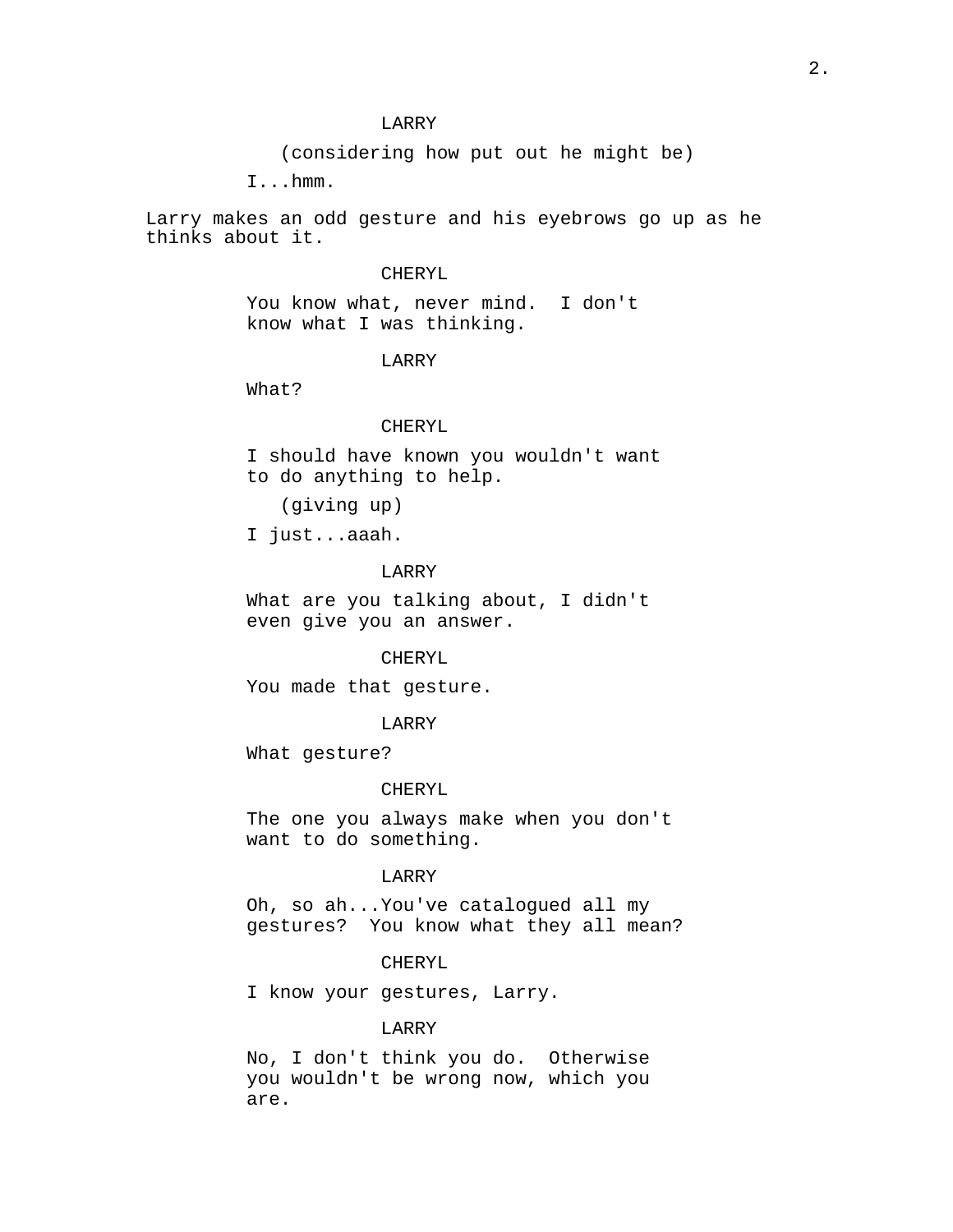# CHERYL

You didn't just make the "I don't want to do it" gesture?

# **LARRY**

No. That wasn't the "I don't want to do it" gesture, it was the "I'm thinking about it" gesture. There is no gesture for "I want to help and am thinking about doing it". There is no gesture for that.

### CHERYL

(Non-believing)

Larry...

# LARRY

You know, you just spring this on me, so I just grabbed the closest gesture available to me at the time. And you just assumed it was the "I don't want to do it" gesture. Here look.

Larry re-creates the gesture in slow motion.

# LARRY (CONT'D)

Hmm, In what ways can I help my lovely, lovely wife in her moment of need? There you see? It was a general contemplative gesture. You really need to examine your, your interpretation of gestures, because you clearly don't have a handle on them.

### CHERYL

So, you want to do it?

### LARRY

No. What I want to do is to think of a way out of it. But since I can't, I guess I'll have to.

#### CHERYL

So you'll do it?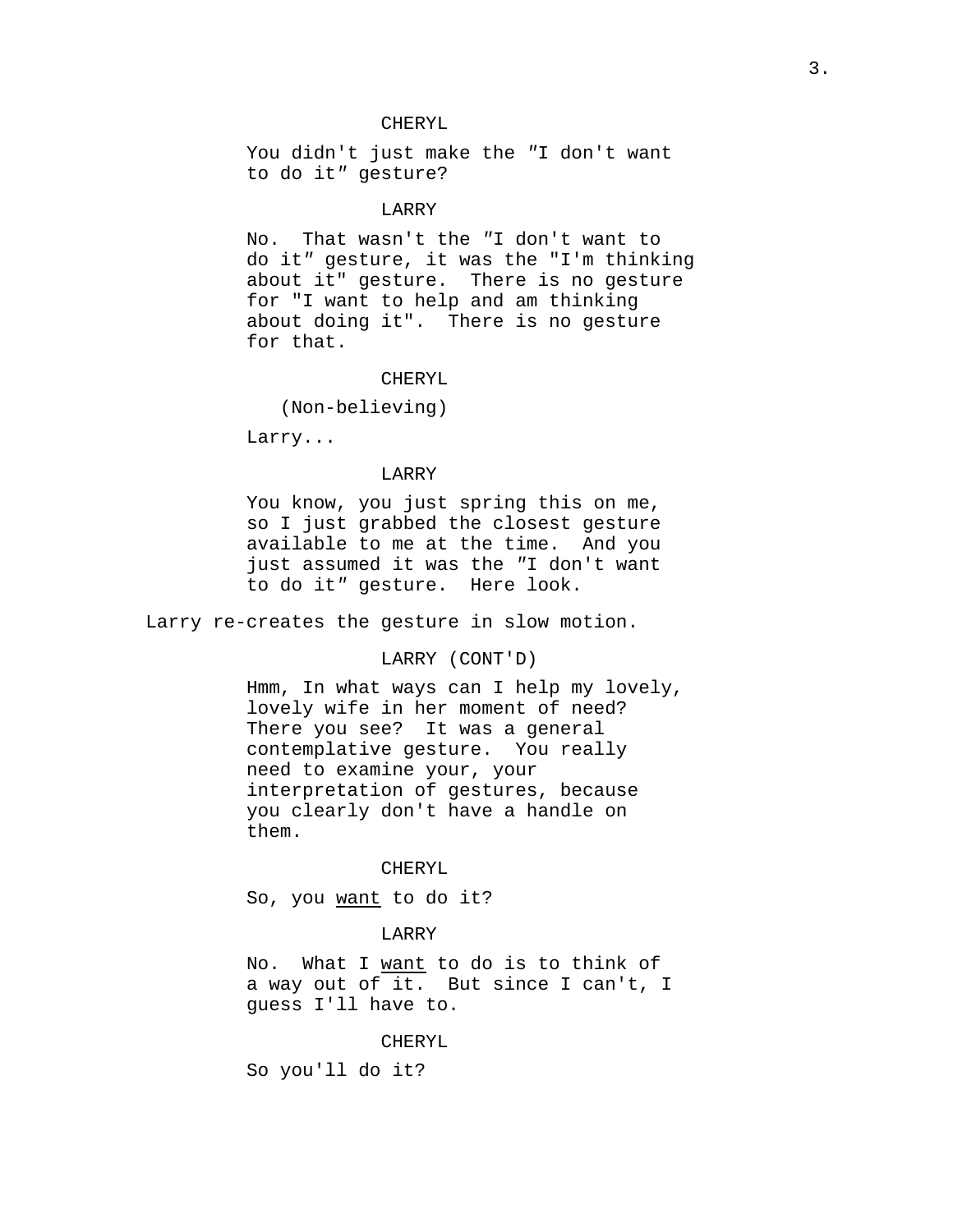Yeah, yeah, I'll do it. But I'm warning you, don't...don't expect too much.

# CHERYL

What is that suppose to mean?

### LARRY

It means I'm not going to be able to provide big, flashy, Vegas-style bingo calling on such short notice. It's going to be plain old garden variety bingo calling.

#### CHERYL

Larry, you'll be fine.

# LARRY

Well, just don't expect too much, that's all I'm saying.

### CHERYL

Now, there's a dinner Wednesday night, the night before the actual fund raiser. I need you to be my date and then people can meet you and we can help promote that you're going to be the caller.

#### LARRY

Okay, but let's not stay long. I hate those things.

### CHERYL

I'll tell you what, if you behave yourself, you'll get some garden variety lovin' when we get home.

Larry pauses a moment and thinks to himself.

### LARRY

What if we stay longer? Is the flashy Vegas lovin' still an option?

## INT. RESTAURANT - EVENING

Larry is sitting at a table with his comedian friends Richard Lewis and Bobcatcat Goldthwait. We hear them all laughing as we join them just after having heard a joke.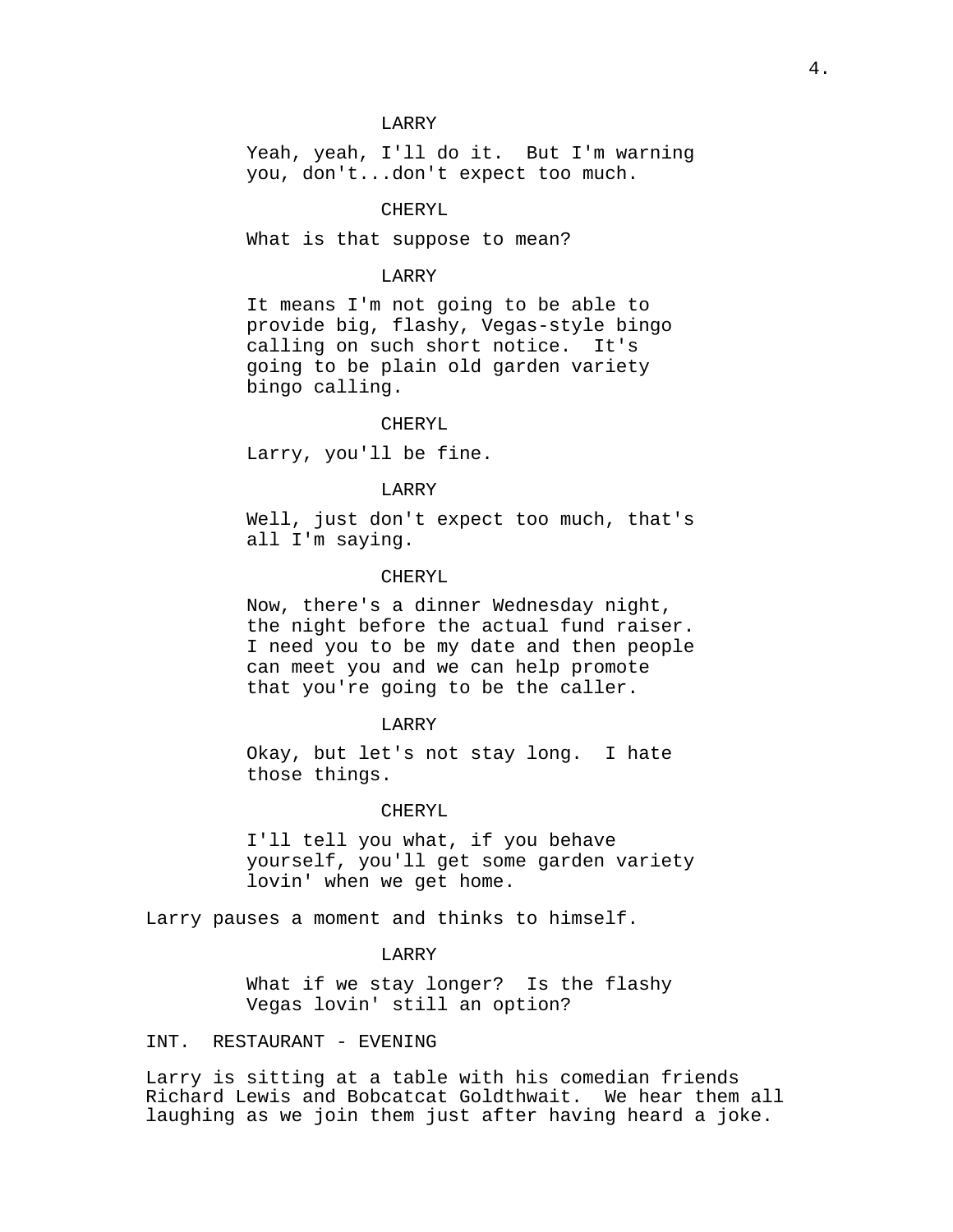Funny, that's funny..

# RICHARD LEWIS

Well, I'm a funny man. By the way, did you ever hear back from Sandra Bullock about your show idea?

## LARRY

Well...I've tried, but she never returns my calls. Jeff thinks she thinks I'm crude. He heard that she hated that masturbation episode I wrote for Seinfeld and, you know, because of that, I guess, she sort of thinks I'm a, you know, a pervert.

### BOBCAT

You are a pervert Larry.

### LARRY

Only my closest friends know I'm a pervert. Which, by the way, how did you know?

The waitress has just come to the table and gives Larry an odd look after hearing Bobcat's comment. She then switches on her "service" face and addresses the table.

### WAITRESS

Hello, my name is Katrina and I'll be your server. What can I get you fella's?

# LARRY

I'll take a BLT and a ice tea.

## RICHARD LEWIS

Bring him only things that end with "T".

The others all ad-lib brief orders. And the waitress exits.

### LARRY

So, get this, next week I'm calling a bingo game.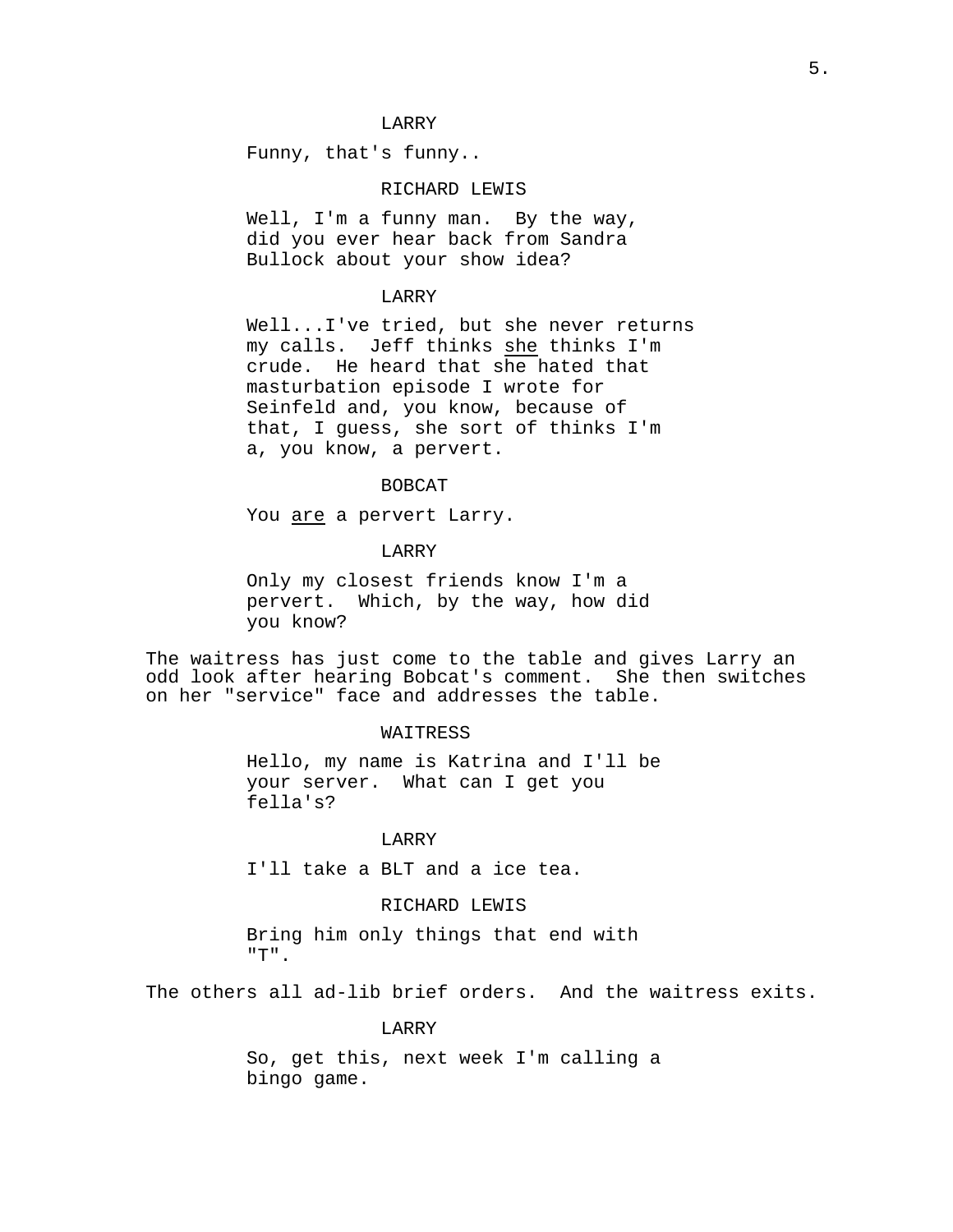# BOBCAT

Do you know how to call bingo?

LARRY

Yeah, I guess. The only thing I'm not clear on is when do you sing the song?

# BOBCAT

No, you don't sing anything.

# LARRY

You don't sing the song about the dog?

### RICHARD LEWIS

No, there's no singing at all. It's not like the chorus of Hallelujah when you leave a room.

# LARRY

What do I know about bingo?

# BOBCAT

Oh my god, you're going to have to do all those shitty bingo jokes. Sexy legs B-11!

(whistles)

## LARRY

You seem to be well versed in the language of bingo, Bob.

### BOBCAT

Oh yeah. I was the Bingo King! I used to call bingo for my Grandmother's bingo club when I was a teenager. That's how I got comfortable on a microphone.

#### RICHARD

That's odd, I got comfortable on a chair. What kind of freaky family did you grow up in?

#### BOBCAT

Well, look at me.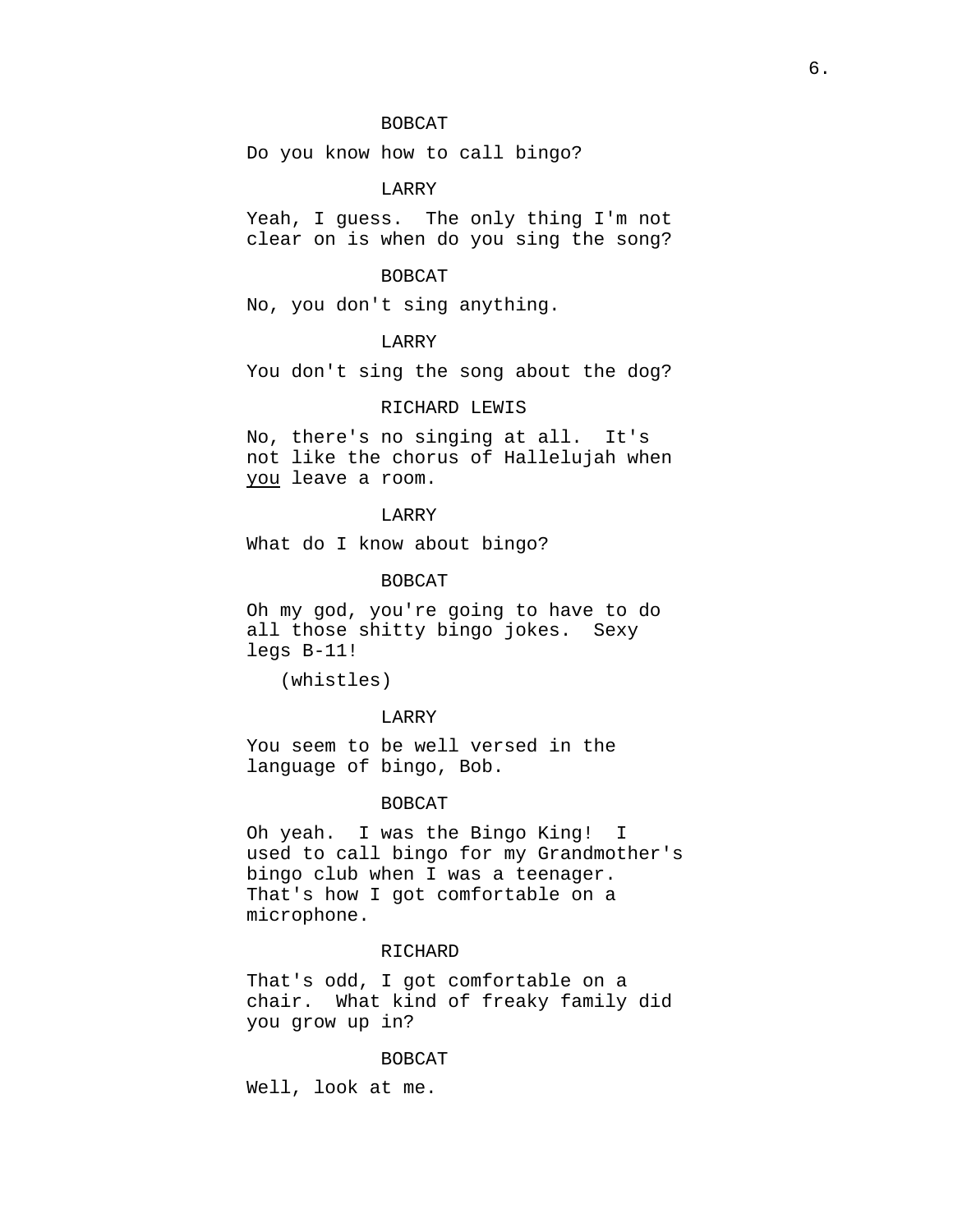Richard Lewis nods his head to the side as if to say "fair enough".

# LARRY

Well, I don't know what I'm going to do, just call the numbers I guess.

# RICHARD LEWIS

Hey, if you get bored you could always tell your code orange "Monkey Fuck" joke.

### BOBCAT

His what is orange?

### RICHARD LEWIS

His monkey fuck joke. You know, the one really funny joke that you can never tell cause it's too disgusting or offensive.

#### BOBCAT

You must have a lot of those Larry.

### RICHARD LEWIS

His whole life is a monkey fuck joke.

#### LARRY

Hey, if it weren't for monkeys fucking you wouldn't be here Richard.

#### BOBCAT

So, let's hear it?

## LARRY

Oh, I can't tell you.

### BOBCAT

Why not?

### LARRY

I promised Cheryl I wouldn't tell it and...and

(tongue in cheek)

...you know...my word is my bond.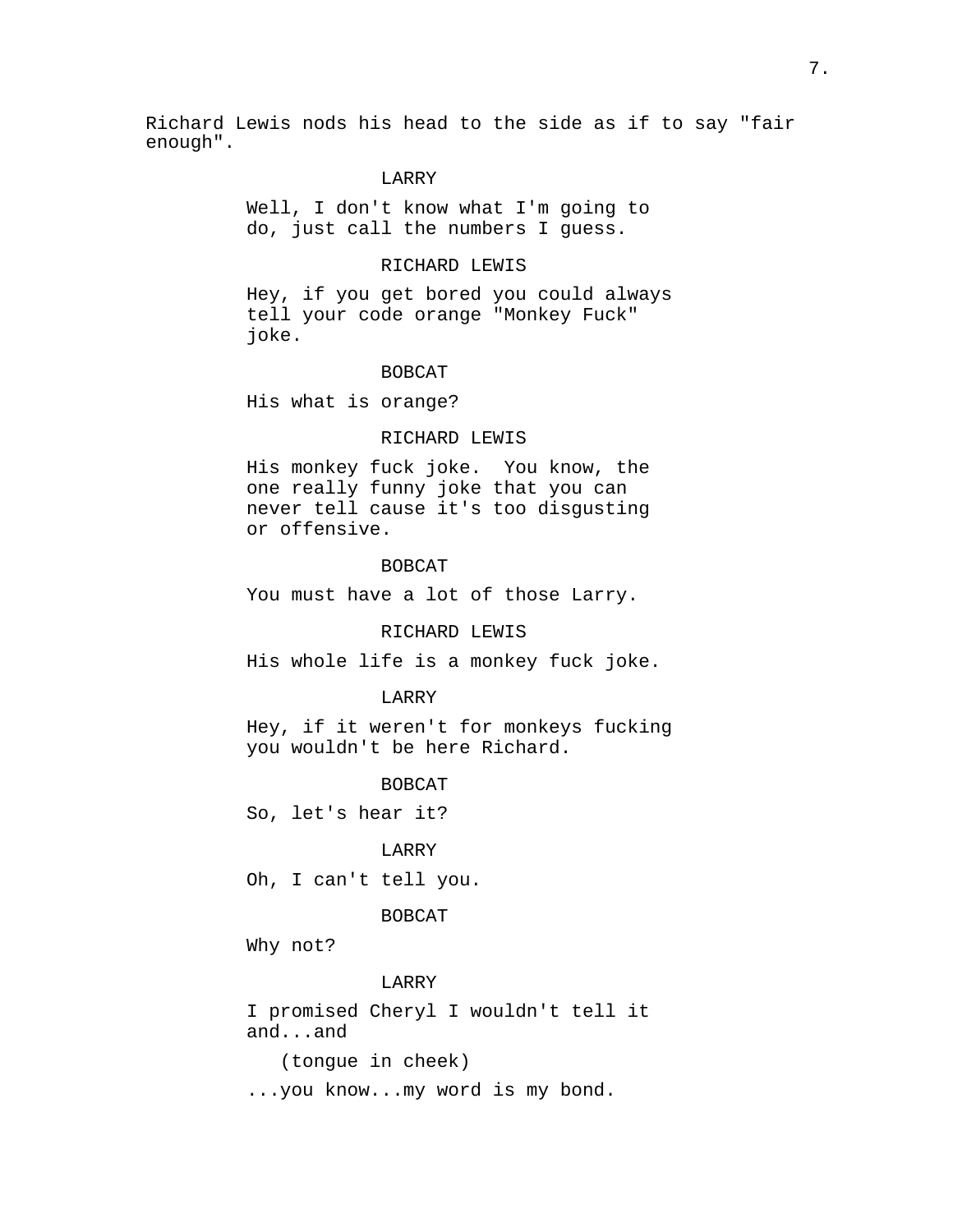# RICHARD LEWIS

Since when? Since the waitress took our order?

### BOBCAT

Well, Larry, you say it's really funny but you won't tell me the joke. I mean geeze, you told Richard.

# RICHARD LEWIS

Yeah but I had to have Jeff give him head to hear it.

We break away from the table as Larry starts telling his joke to see a serving tray full of appetizers from the perspective of the young man carrying them toward the table. As he sets them on a stand and begins placing the items on the table we hear the tail end of the joke.

### LARRY

And the other guy says, "No, not then, now. I just shit my pants."

Everyone at the table reels in disgust and laughter at hearing the punch line.

LARRY (CONT'D)

See, I told you it was funny.

# RICHARD LEWIS

So, who wants Jeff's number?

BOBCAT

I think it's great.

# RICHARD LEWIS

Are you kidding? Chris Rock wouldn't tell that joke in a Quentin Tarantino movie.

### **BOBCAT**

It is out of the park, that's for sure, but I think it could work, if the mood is right in the room. Have you ever tried it with a crowd?

### LARRY

No way! No. No. (MORE)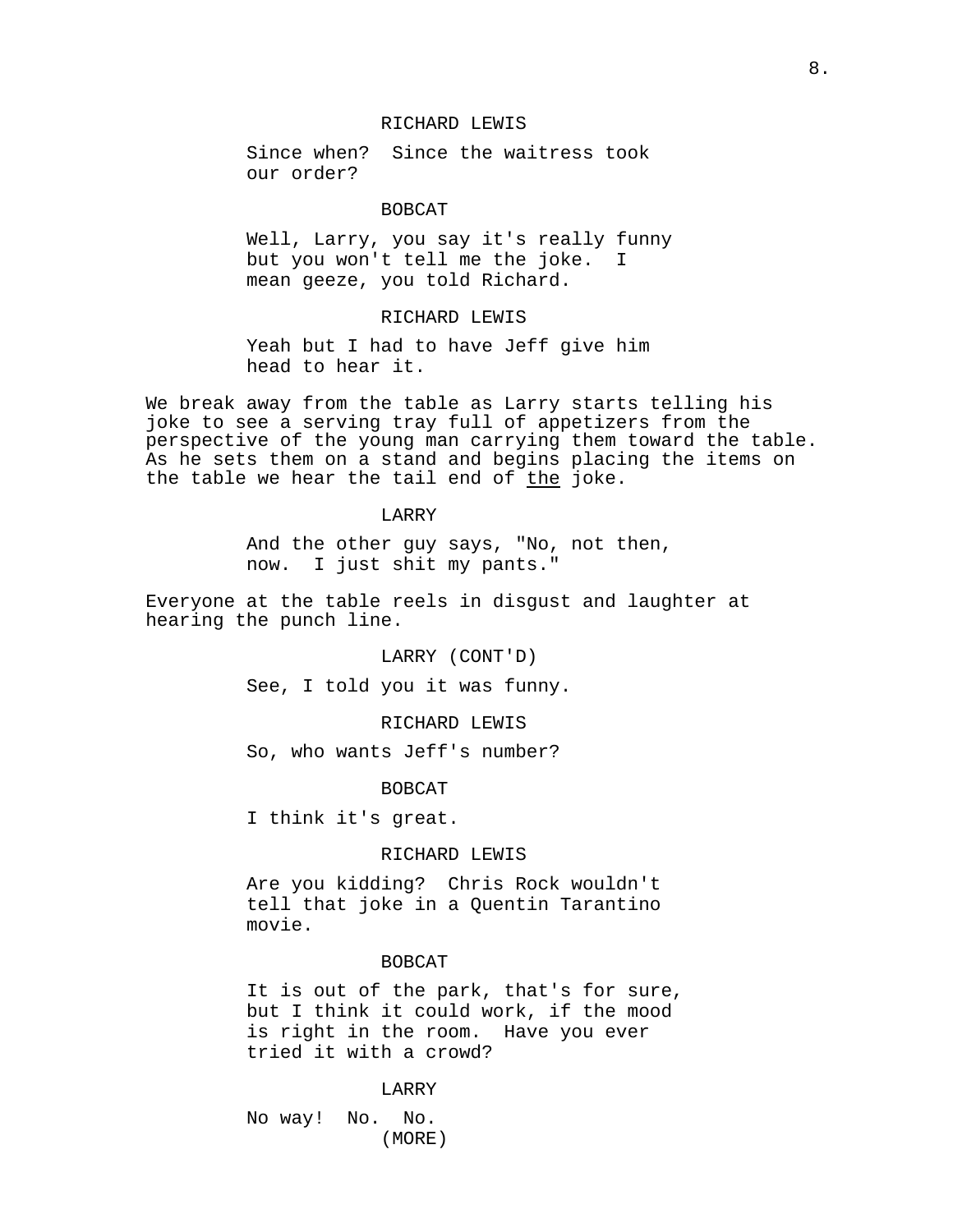## LARRY (CONT'D)

Yes, of course I've wanted to but I get shit about the stuff I already use. No. This joke can never be used. And don't let Cheryl know that I told you. She'd kill me if she knew I was telling anyone.  $Kill me$ , I mean, she hates it.

Larry notices that the person serving the appetizers is different than the person who took the order.

LARRY (CONT'D)

(To the appetizer guy)

Uh, excuse me.

## APPETIZER GUY

Yes?

## LARRY

Are you our waiter now?

#### APPETIZER GUY

No sir, I'm just bringing the appetizers.

#### LARRY

What happened to our waitress?

#### APPETIZER GUY

She's over there, sir, taking someone's order.

## LARRY

Okay, so then, who's bringing us our food now, you?

### APPETIZER GUY

No, that'll be the food runner, I only do appetizers.

#### LARRY

The food runner? You mean... The busboy.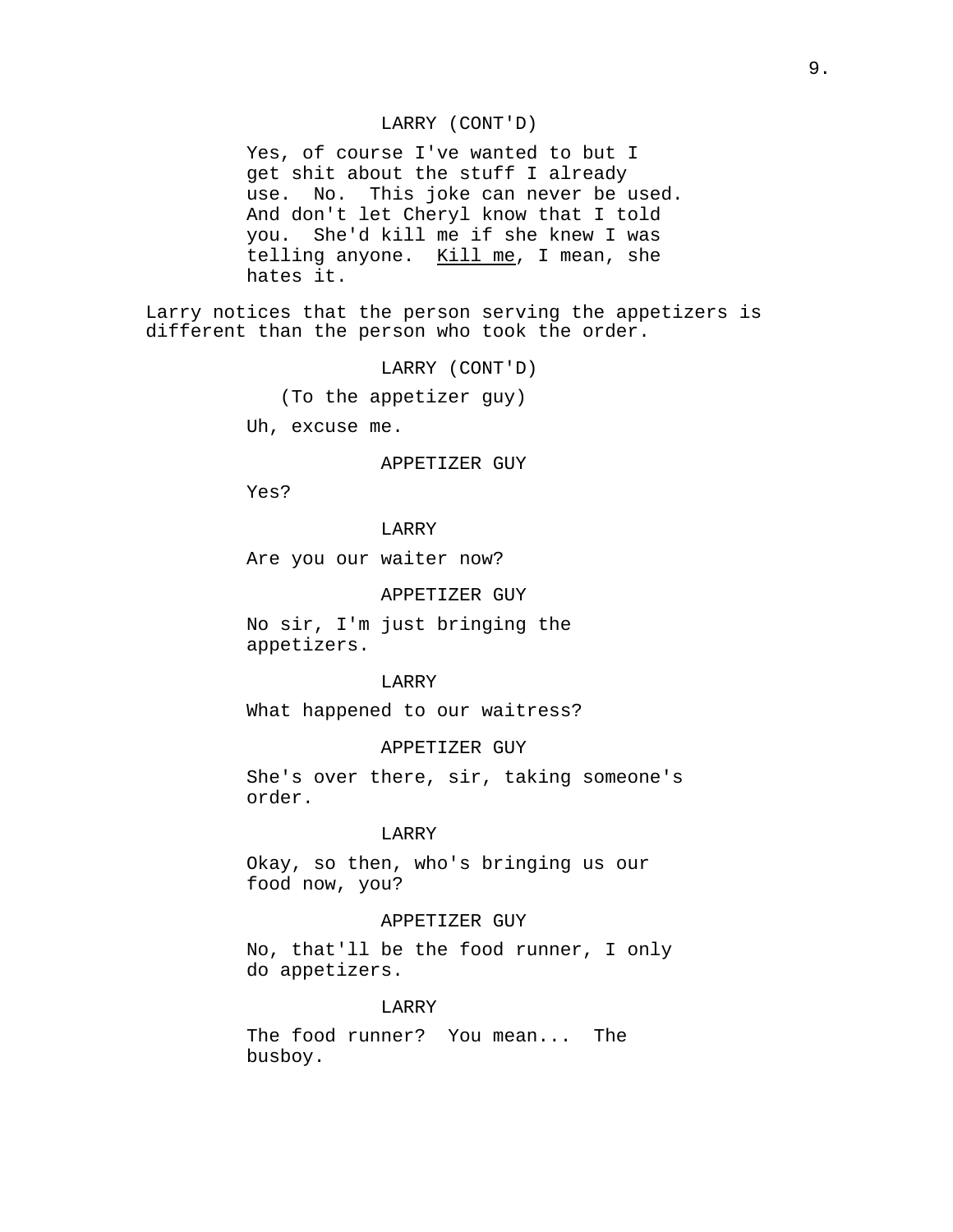# APPETIZER GUY

No sir, he's the food runner, the busboy clears the plates.

# LARRY

I don't understand. What happened to the same person taking your order, bringing your food and clearing the table. If I want to change my order, how do I know who I'm suppose to talk to?

### APPETIZER GUY

Do you want to change your order sir?

# LARRY

Yes, I want coleslaw instead of fries with my sandwich.

# APPETIZER GUY

Okay, I'll send your waitress over.

# LARRY

You have to send her over? Why can't you just tell her.

#### APPETIZER GUY

I'm not allowed to take orders, sir. You have to be 21 to serve alcohol.

# LARRY

I'm not ordering alcoholic coleslaw. I just want you to tell the waitress that I want virgin coleslaw.

### APPETIZER GUY

Well, I can't sir, that's not part of my job.

### LARRY

This is outrageous!

#### APPETIZER GUY

I'm sorry sir, that's just the way we do it.

(MORE)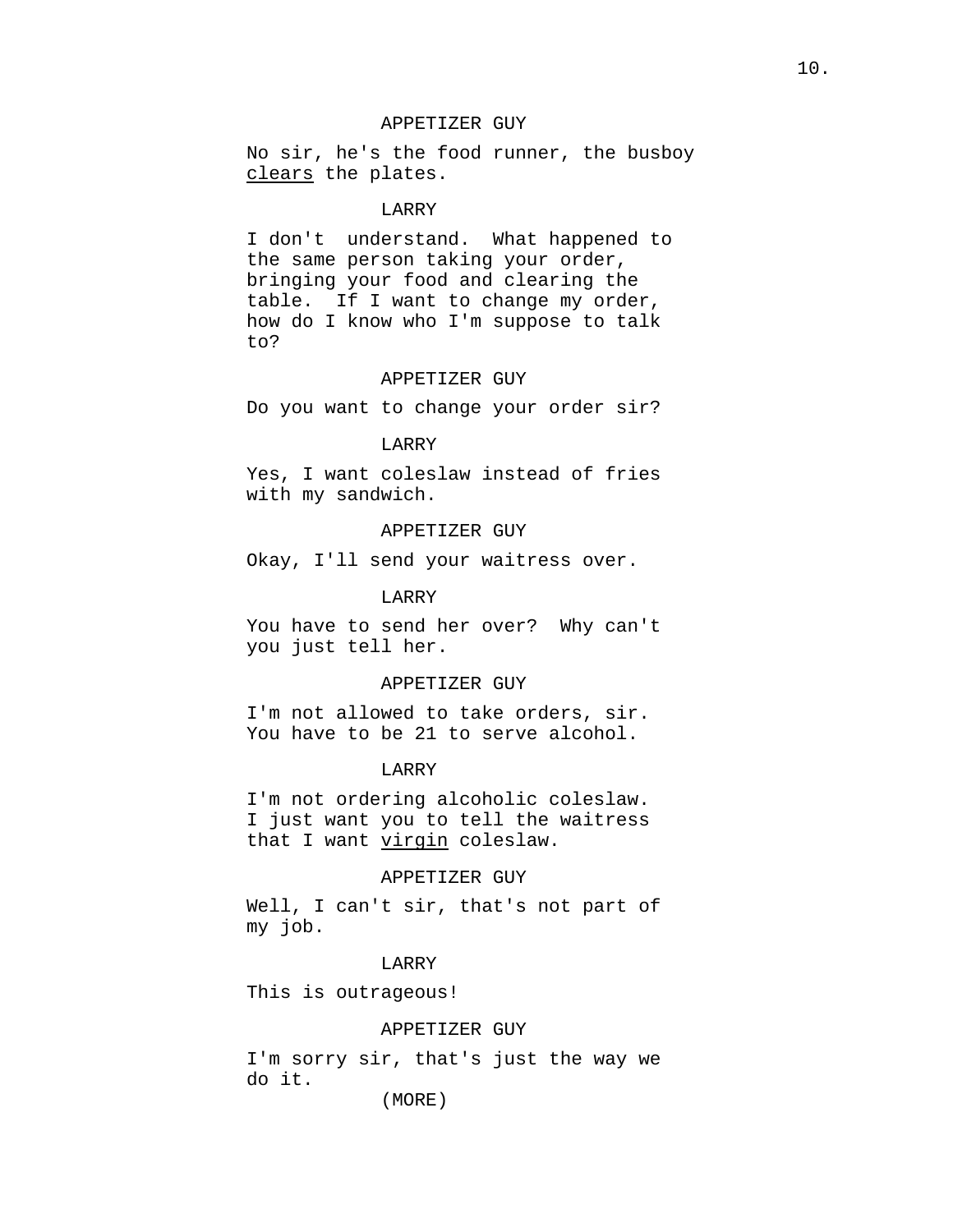# APPETIZER GUY (CONT'D)

The hostess seats the guests, the waitress takes the orders, I bring the appetizers, there's a food runner who'll bring you your food, a cocktail waitress to bring drinks and if you have any complaints Dennis is the manager, you'll have to talk to him. Now, is there anything else I can help you with?

#### LARRY

Are you sure you're not overstepping your authority by asking me that question?

### **BOBCAT**

Geeze, Larry.

### RICHARD LEWIS

Give the kid a break.

### LARRY

A break? He's mastered the hierarchy of restaurant employee status but can't be trusted with vital coleslaw data!

### APPETIZER GUY

I'm sorry, sir--

### LARRY

I don't want your apology! I want your shredded cabbage!

## BOBCAT

Man, and I thought  $I$  was high strung.

Appetizer guy begins to leave the table and when Larry thinks he's gone, he again begins to bitch.

# **LARRY**

I guess I shouldn't be surprised. I mean look at him. If I were you I wouldn't trust him with your appetizer. You know? Potato skins being so "complicated"!

The appetizer guy looks back and glares at Larry having overheard his parting comment.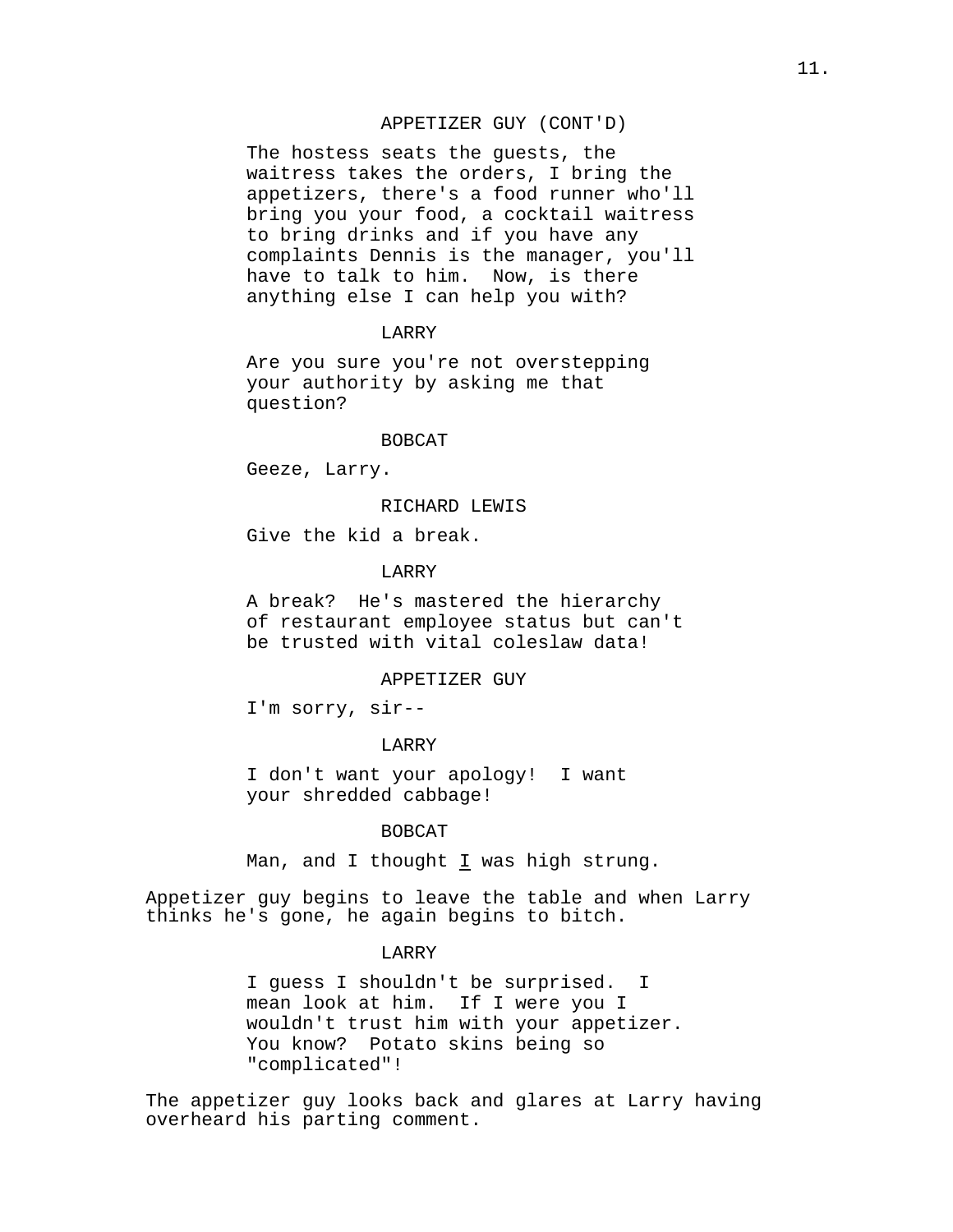### RICHARD

# You want a Zanax?

# LARRY

# If it's wrapped in cabbage!

# INT. HELEN'S HOUSE - EVENING

A posh Hollywood home is full of well-dressed people milling around. There are a few glittery bingo logos about as theme decoration. Larry and Cheryl are standing together making conversation with one of the guests.

### STAN

So is Seinfeld as big a jerk as he seems on TV?

### LARRY

Absolutely.

STAN

I knew it.

#### LARRY

Is it hot in here?

STAN

A bit.

# LARRY

God, can't they crank up the AC?

# CHERYL

They're probably trying to conserve energy.

## LARRY

Really. That explains the Rolls Royce in the driveway.

### STAN

So what, that thing's not fuel efficient?

# LARRY

Sure, if you don't start it.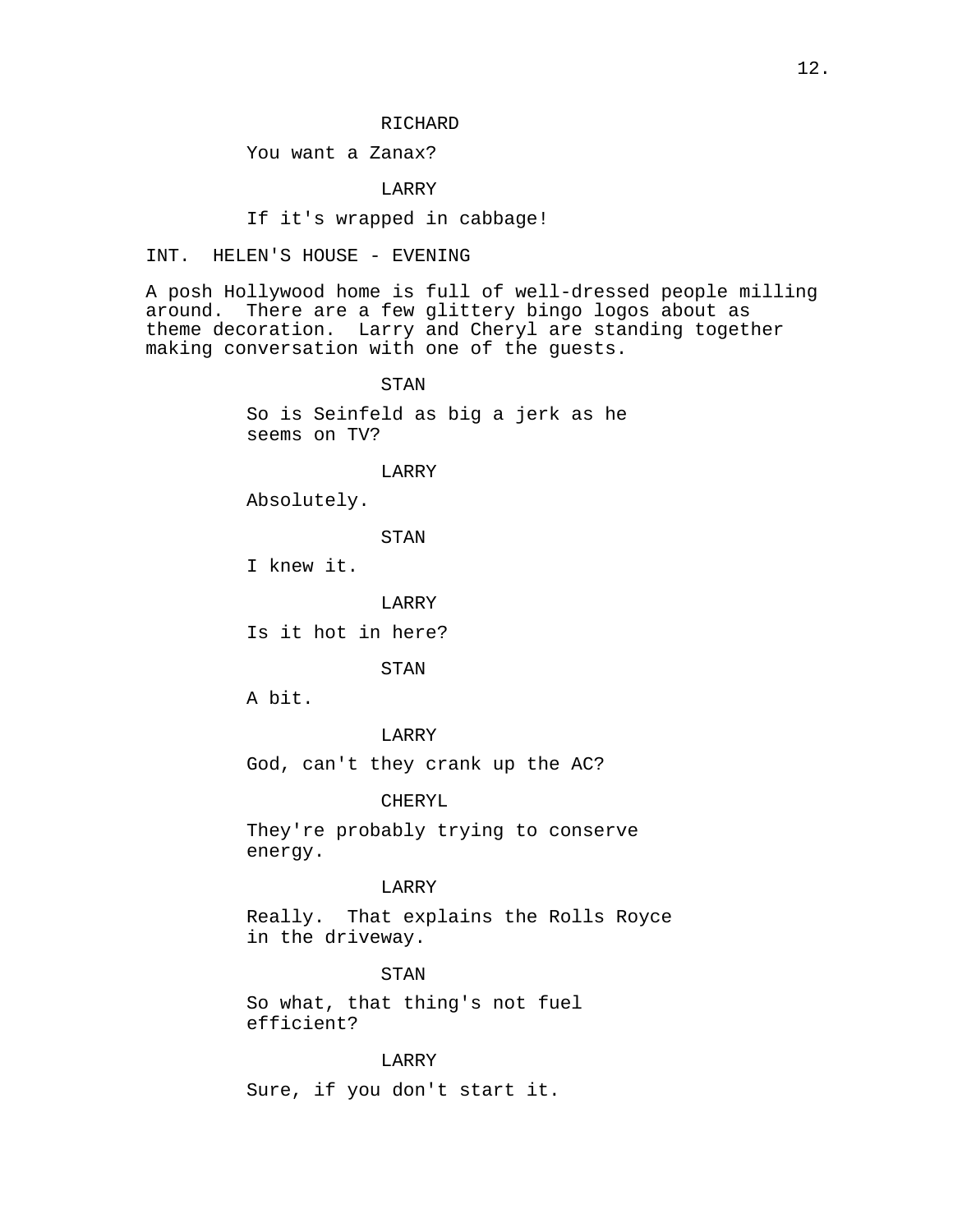Larry, you're horrible.

STAN

Well, the bar is calling to me. Can I get either of you anything?

# CHERYL

No thanks.

# LARRY

See if there's a pamphlet on dehydration.

# STAN

(chuckling)

Well, I'm hopin' it's a little cooler by the bar. See you two later.

# LARRY

(mumbling)

Okay, see you.

Larry looks around and notices Sandra Bullock across the room.

# LARRY (CONT'D)

Oh my god, there's Sandra Bullock!

# CHERYL

Really? Where?

### LARRY

Over there. Jeez, we've been trying to get a hold of her for weeks. You didn't tell me she was going to be here.

# CHERYL

I didn't know.

# LARRY

C'mon, I have to go talk to her.

Larry and Cheryl approach Sandra.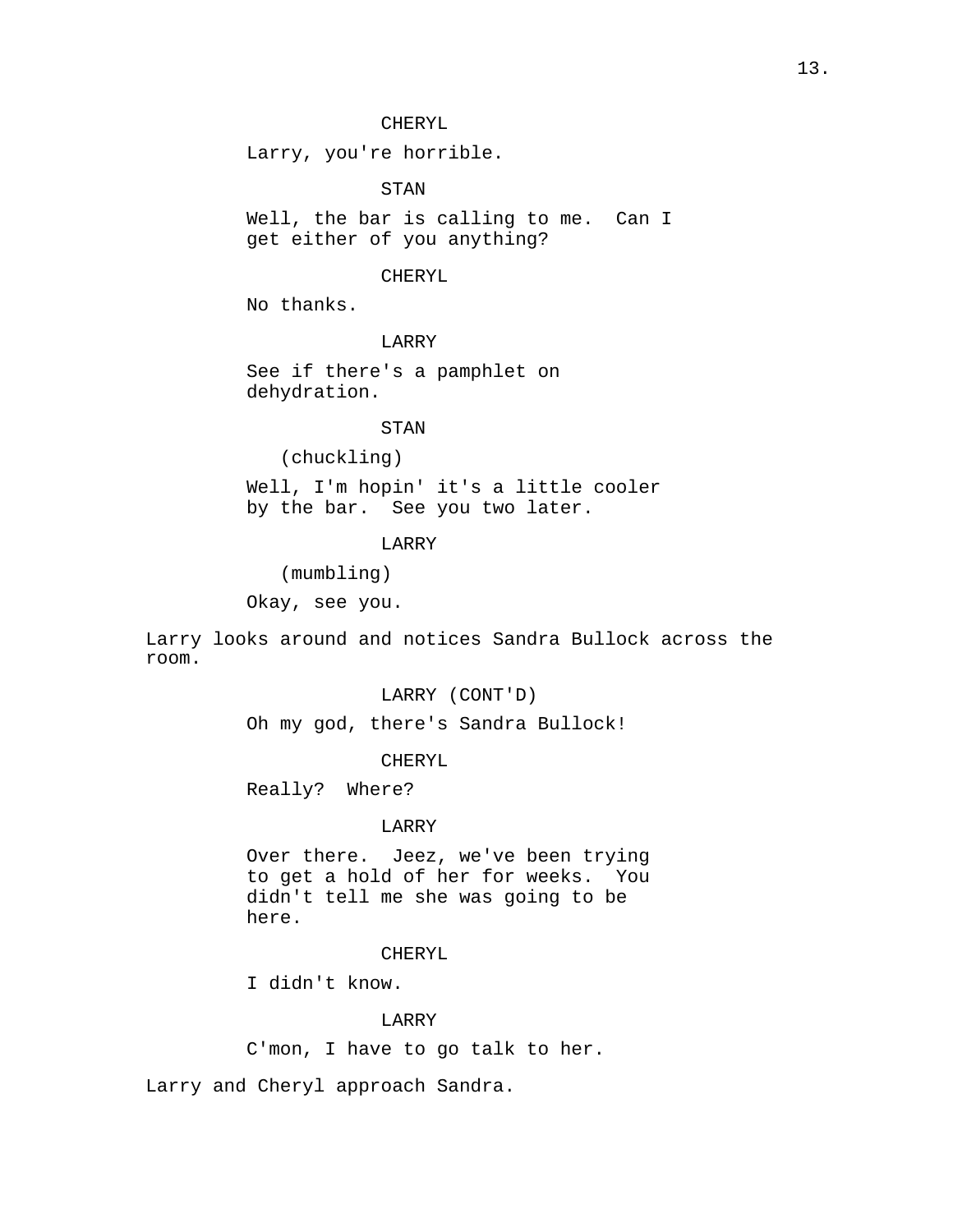Sandra Bullock, hi!

SANDRA BULLOCK

Oh, Larry David, right? Hi.

# LARRY

This is my wife, Cheryl. Cheryl, this is Sandra Bullock.

# CHERYL

Very nice to meet you.

Cheryl and Sandra shake hands.

# SANDRA BULLOCK

Oh, it's very nice to meet you.

### LARRY

Listen, my manager and I have been trying to get a hold of you recently.

### SANDRA BULLOCK

Yes, I know. I've just been really busy you know?

# LARRY

Well, actually I'd heard you may have been a little put off by an episode of Seinfeld I did that mentioned...

(sotto)

masturbation.

## SANDRA BULLOCK

Ah yes. Look Larry...

# LARRY

Well now, I wanted to explain about that.

# SANDRA BULLOCK

Oh, no, you don't have to really.

### LARRY

No, I want to. (MORE)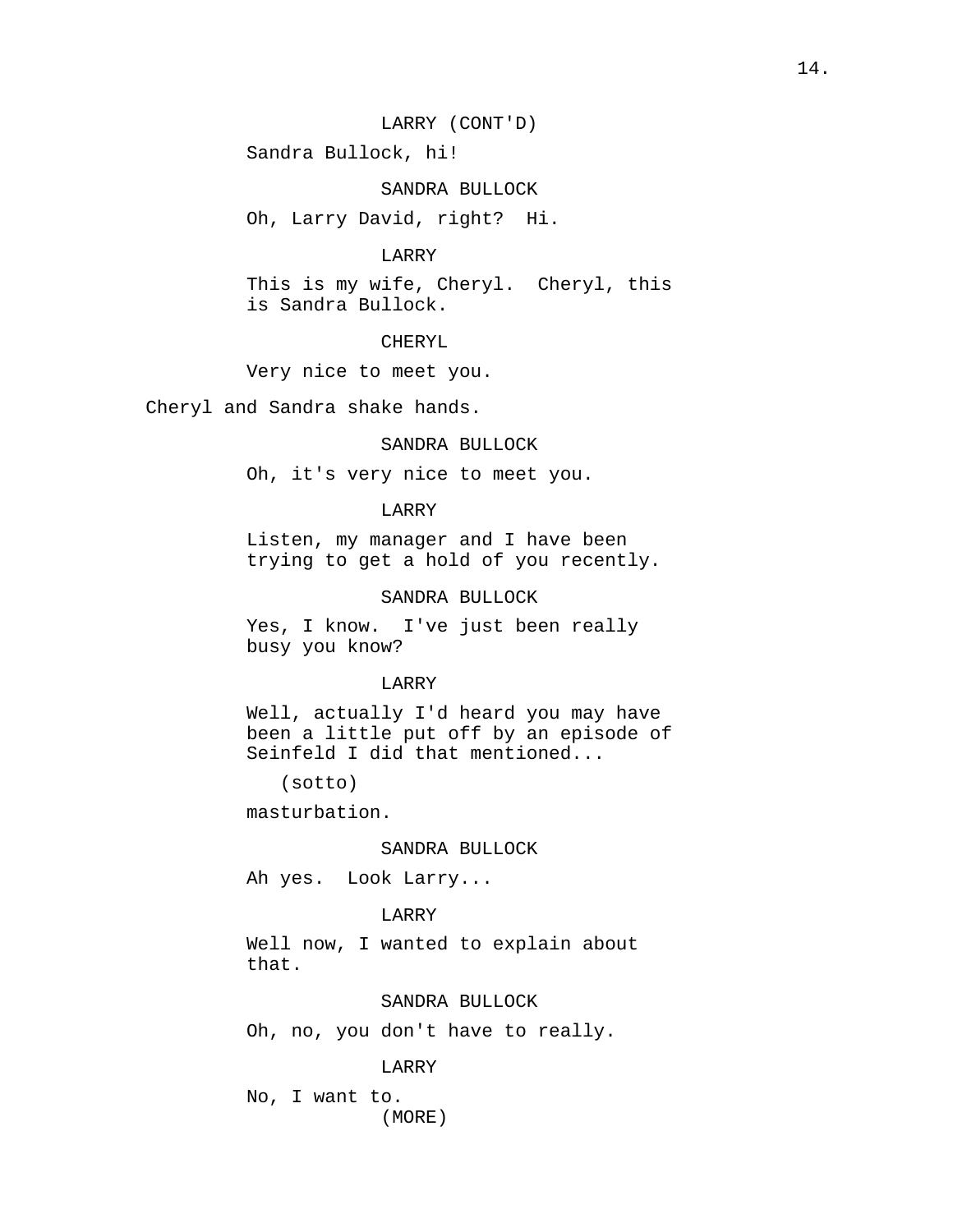# LARRY (CONT'D)

You're a woman of impeccable taste and class which is why we we're even interested in talking to you about a show and you deserve an explanation. In my defense it was all NBC's idea. They insisted we do it and so I had to write it but it...frankly, it disgusted me.

# SANDRA BULLOCK

Really.

## LARRY

Yeah, I, yes! I don't even masturbate myself.

# CHERYL

(to Larry)

Really.

# LARRY

To be honest I don't even like the word masturbate. I never say it. Except for those 3 times just now, but normally, never.

### SANDRA BULLOCK

Frankly, I appreciate you making an effort to explain.

#### LARRY

It's the least I could do.

### SANDRA BULLOCK

Well, I'll tell you what, Larry, I have to leave here in a minute...

(thinking)

Um, if you still want to talk about a show we could, say, have lunch tomorrow at Spago and...you can tell me what you have in mind.

### LARRY

Yes! That's...I would love that. About one o'clock okay?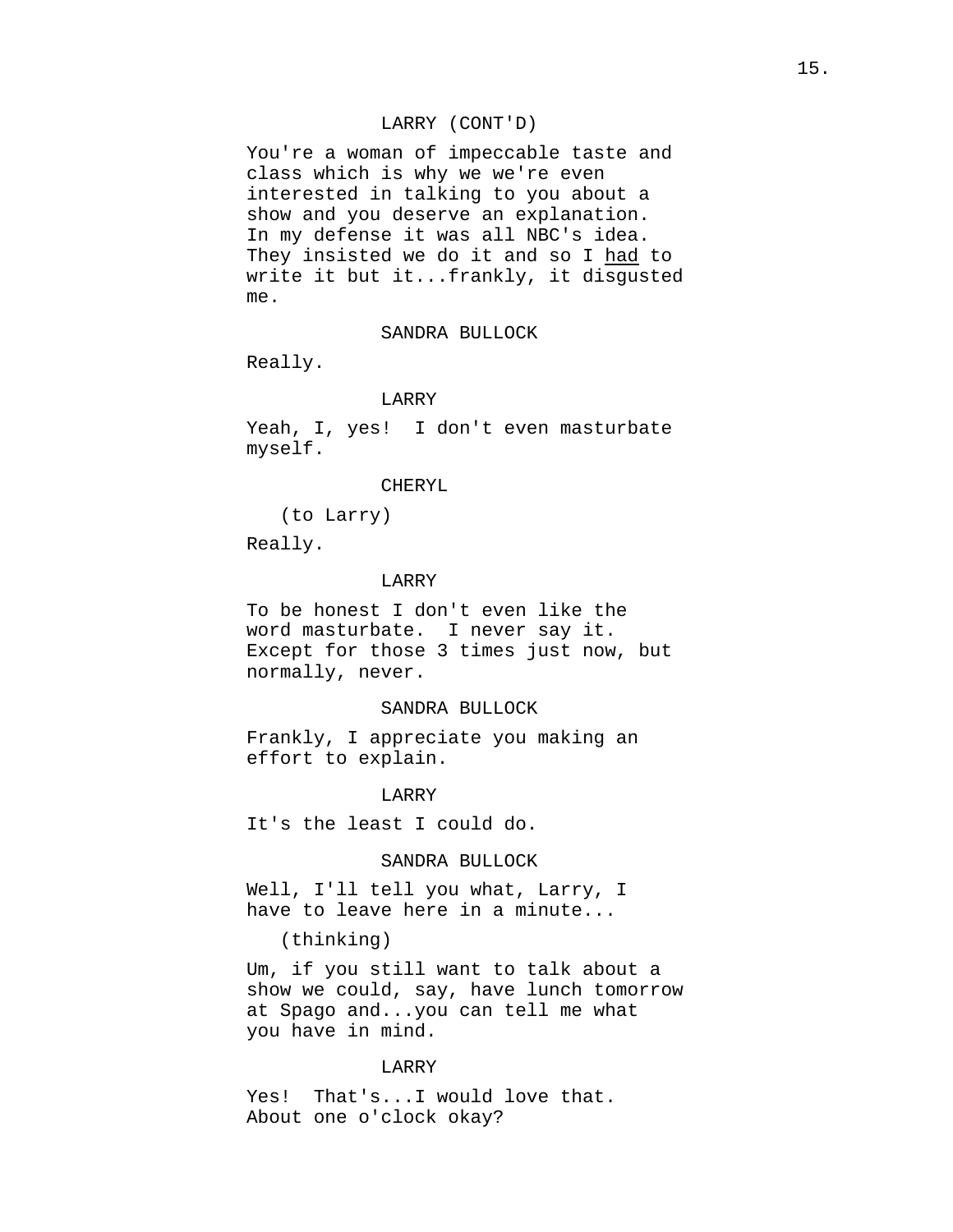# SANDRA BULLOCK

Sure, one's fine. Nice to meet you Cheryl.

Sandra walks away just as Cheryl spots Helen.

### CHERYL

Oh, there's Helen. Let's go introduce you. She's one of the biggest sponsors, and she's the hostess of the party.

### LARRY

Is this her house?

# CHERYL

Yeah, it's beautiful, isn't it?

## LARRY

Good, maybe we can get her to change the temperature.

# CHERYL

Larry, please don't say anything.

Helen approaches.

### HELEN

(with delight)

Cheryl, how are you darling?

# CHERYL

I'm fine. Helen, this is my husband Larry.

# HELEN

Very nice to meet our bingo man. We really appreciate your coming to our rescue.

## LARRY

Hey, don't mention it. I'm a bingophile from way back.

# HELEN

I see you were talking to my niece.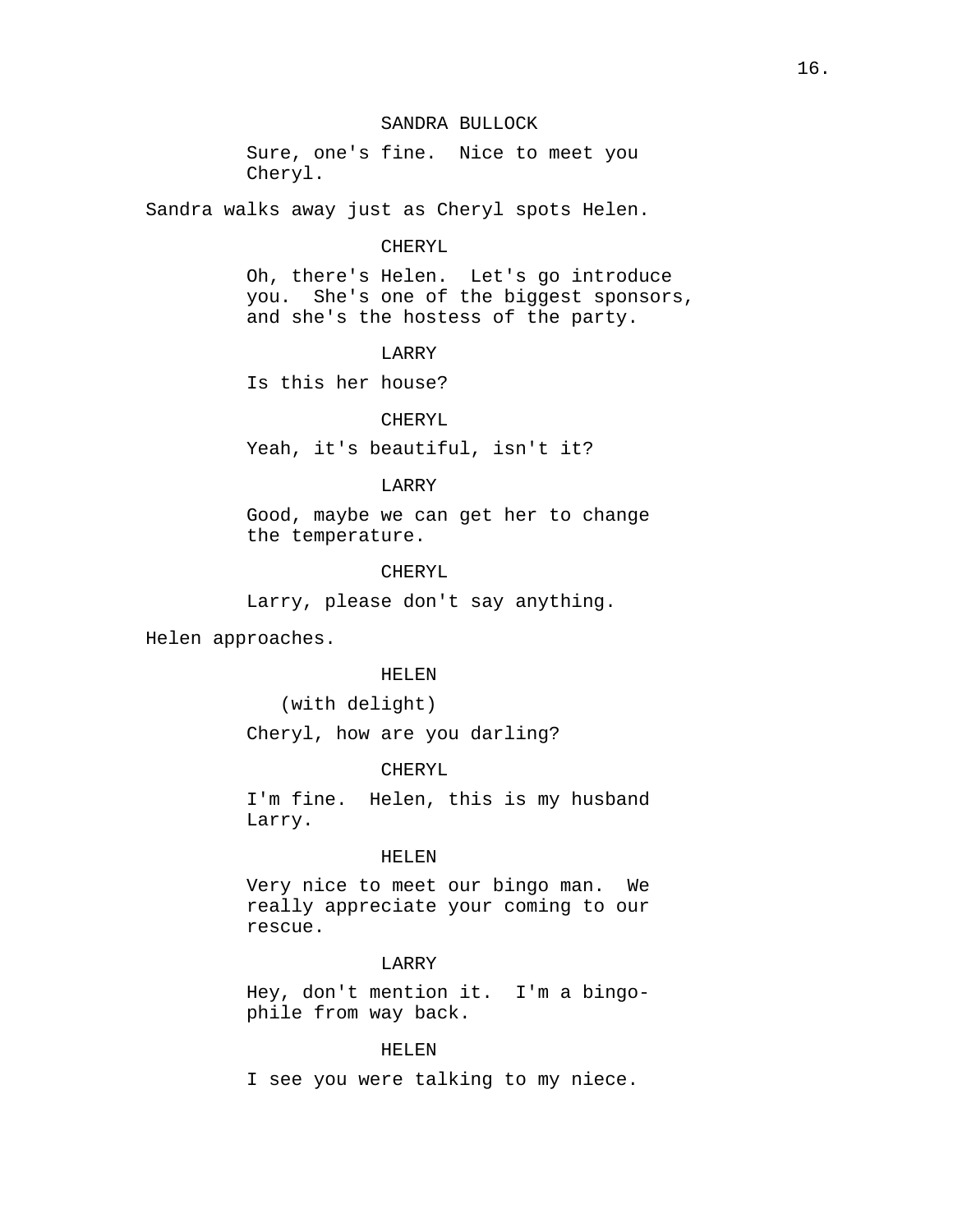# CHERYL

Sandra Bullock's your niece?

## HELEN

Uh-huh. Isn't she adorable? She'll do anything to help promote the peoples education and awareness of energy conservation.

# LARRY

Yes, she is wonderful. She looked a little warm though. It's warm out tonight, don't you think?

#### HELEN

Oh, yes, I heard it was a record high today.

## CHERYL

I think what Larry means is that the summers in general are hot out here.

### LARRY

Well...no, really what I meant was it's kind of warm in here.

### HELEN

Well, ever since those rolling blackouts we've been keeping our eye on how much energy we use. We don't want to go through that again.

#### CHERYL

Well, good for you.

Larry is barely paying attention to Helen's speech and is rubbing an ice cube on his cheek.

# HELEN

As a financial supporter for the energy conservation awareness campaign, I feel I have to set a good example. As you know, all of the proceeds for the bingo games go toward conservation awareness.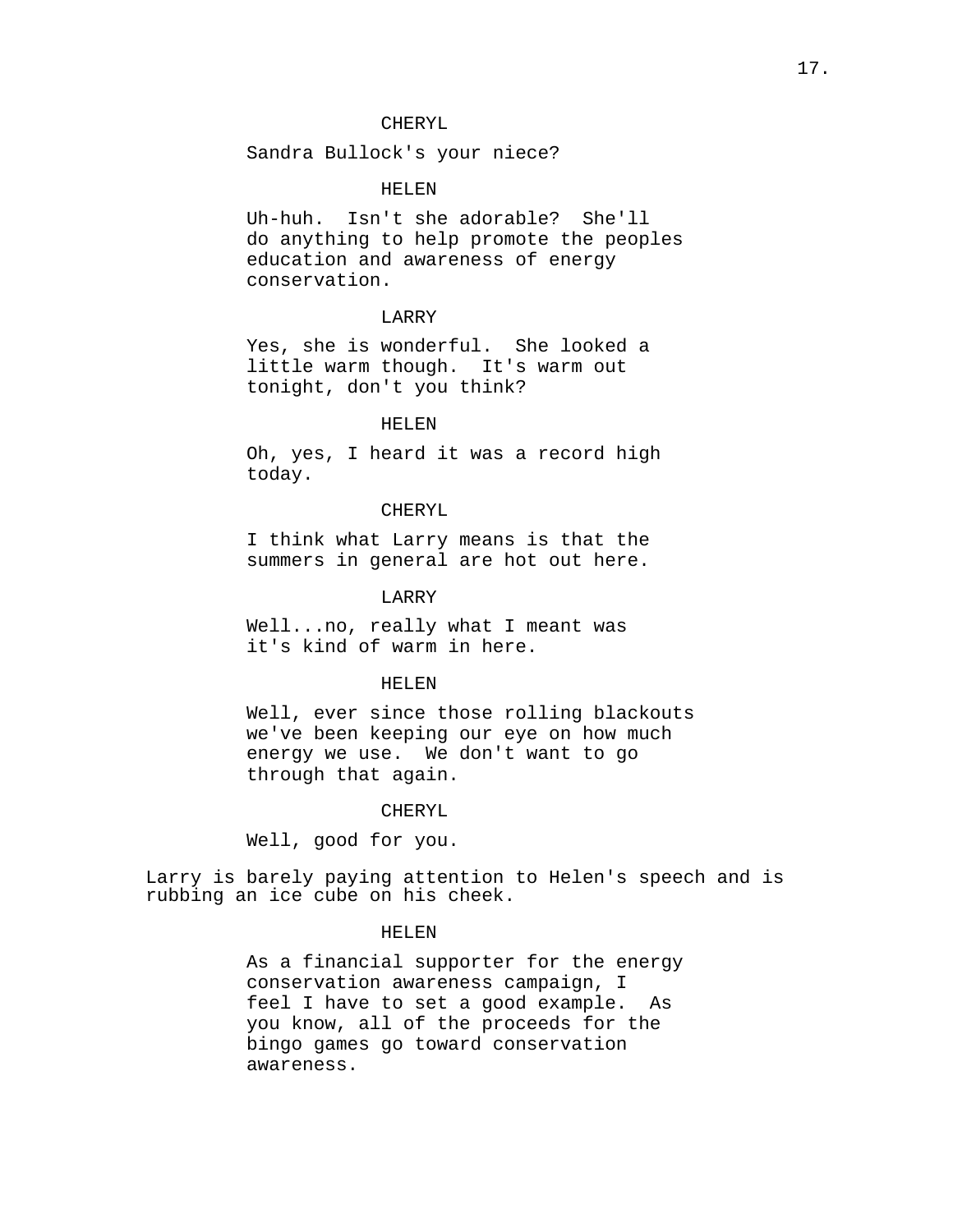Well it's certainly needed. People are totally unaware of energy consumption these days. Look at Las Vegas for example. All flashy!

Larry nudges Cheryl and winks.

#### HELEN

Well, I have to continue making the rounds. Nice to meet you at last Larry. We all look forward to having you call bingo tomorrow night.

### LARRY

I'll be there.

Cheryl and Larry both look at each other as Helen walks away to attend to her other guests.

### LARRY (CONT'D)

I have to go to the bathroom. Where's the bathroom?

#### CHERYL

(pointing)

It's down the hall there.

### LARRY

Which is odd when you think about it because usually when you expel this much liquid through your pores you don't have to pee. Arabs never pee, did you know that?

#### CHERYL

Larry, stop it.

Larry leaves to the bathroom

CUT TO:

## INT. HELEN'S HALLWAY - MOMENTS LATER

Larry comes out of the bathroom into the hall still wiping the water off of his brow and neck and pauses to notice the thermostat on the wall. He looks around, then at the thermostat again. After one more look in the direction of the party, he subtly reaches up and adjusts the thermostat.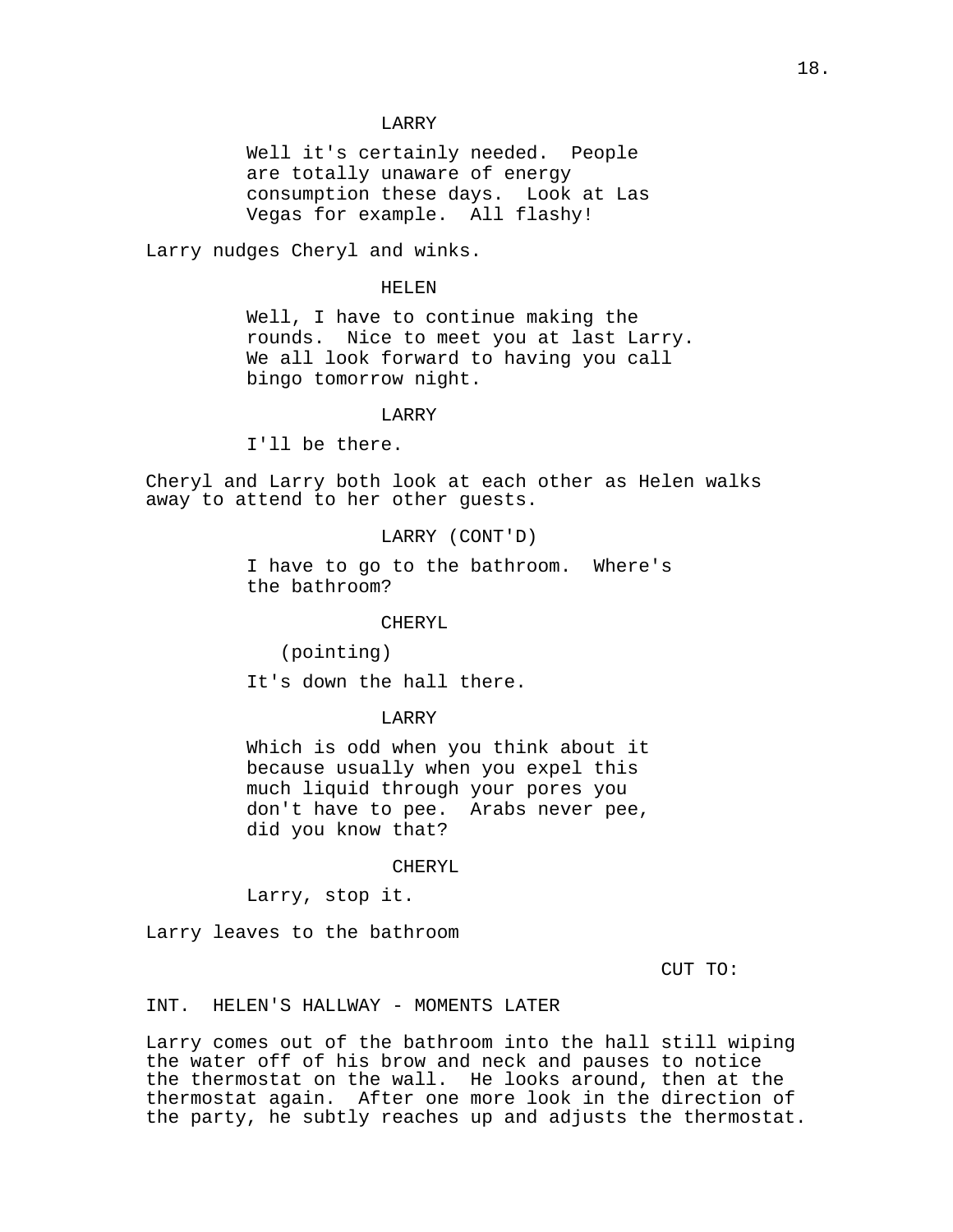Just as he finishes, he glances back in the direction of the party where guests' bodies have parted and Helen is looking directly at him with a furrowed brow. Larry smiles and does the forehead in the air "hello" gesture as if nothing was wrong, thinking she might not have seen him. She just keeps looking at him as she moves away. He shrugs his shoulders and heads back to meet Cheryl.

INT. RICHARD LEWIS CAR - DAY

Richard is calling Larry on his car phone.

RICHARD

Hey, Larry, did you know that men with two first names are more likely to commit suicide in the first 50 years of life? I feel good today, how are you?

CUT TO:

```
INT. SPAGO RESTAURANT - CONTINUOUS
```
Larry is talking to Richard Lewis on his cell phone.

LARRY

Ah, not so good.

(pause)

Who did?

(pause)

Bobcat did? He told it?

(pause angrily)

That's my joke!

(pause)

How could he tell that joke? That's my joke and besides the whole point of having a joke you can never tell is that you never tell it.

(pause)

I can't believe this. How do you know this, were you there?

(pause)

At the club. This is outrageous. Did you say anything to him? (MORE)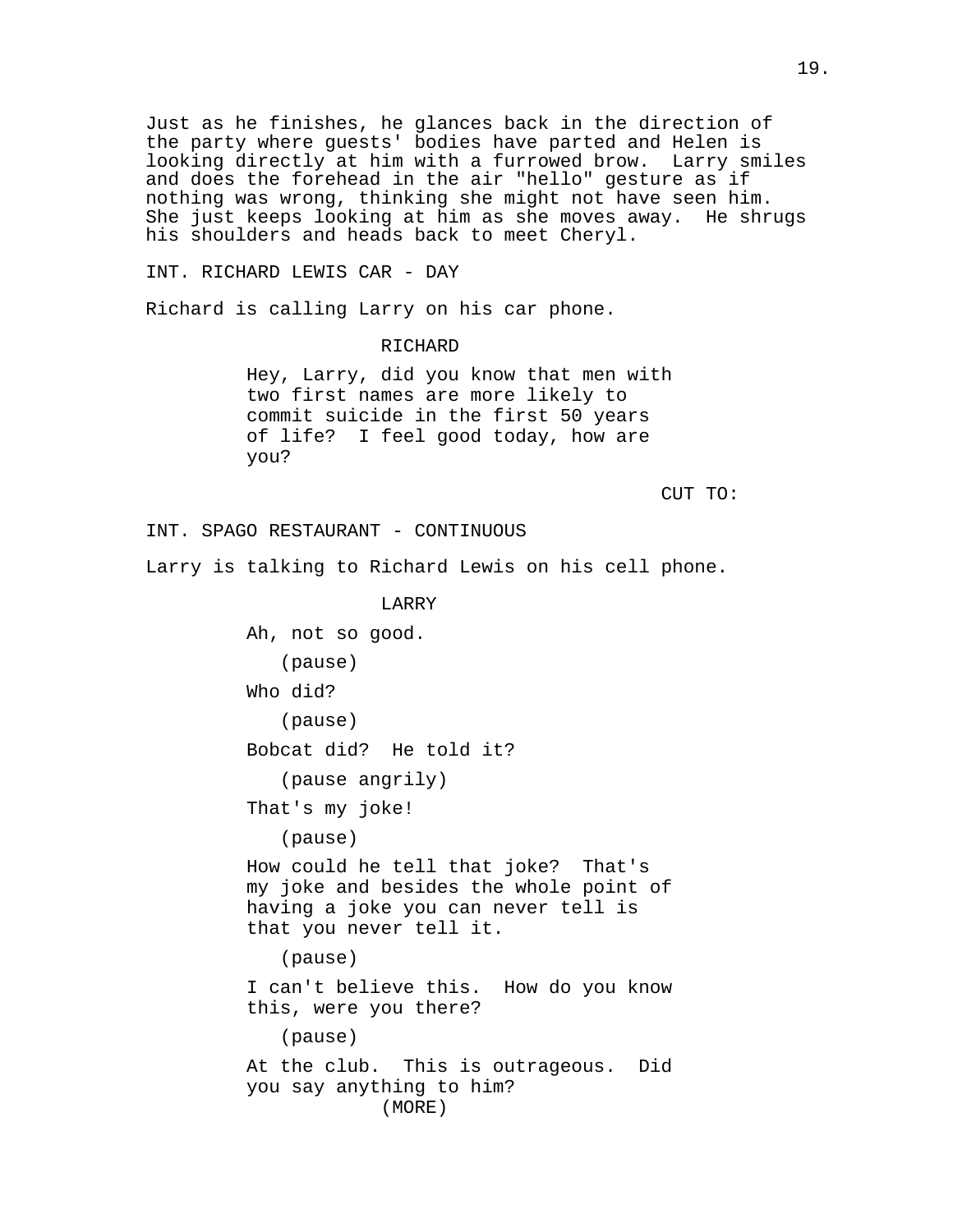LARRY (CONT'D) (pause) Well, you just don't do that, that's the point. (pause) Because, it's wrong. It's my monkey fuck joke. I've spent the last 7 years not telling it, if anyone was going to tell it, it should have been me! (pause) Listen, I'm waiting for Sandra Bullock, she'll be here any minute. I've got to go. (pause) Yeah, on your cell. (pause)

Okay. Bye.

Larry hangs up the phone as his drink server comes to the table. It's the same guy he accused of being incompetent in the previous restaurant scene. You can see in the servers face that he recognizes Larry as the loudmouth. Larry looks up and recognizes him.

# LARRY (CONT'D)

Well. You're working all over town.

DRINK GUY

Thanks to your complaint to my manager I found myself looking for work elsewhere.

### LARRY

You should thank me.

# DRINK GUY

Really? How do you figure?

# LARRY

Well, it's worked out for you, you've been promoted to beverage delivery technician. I just hope it doesn't overwhelm you like the potato skins did.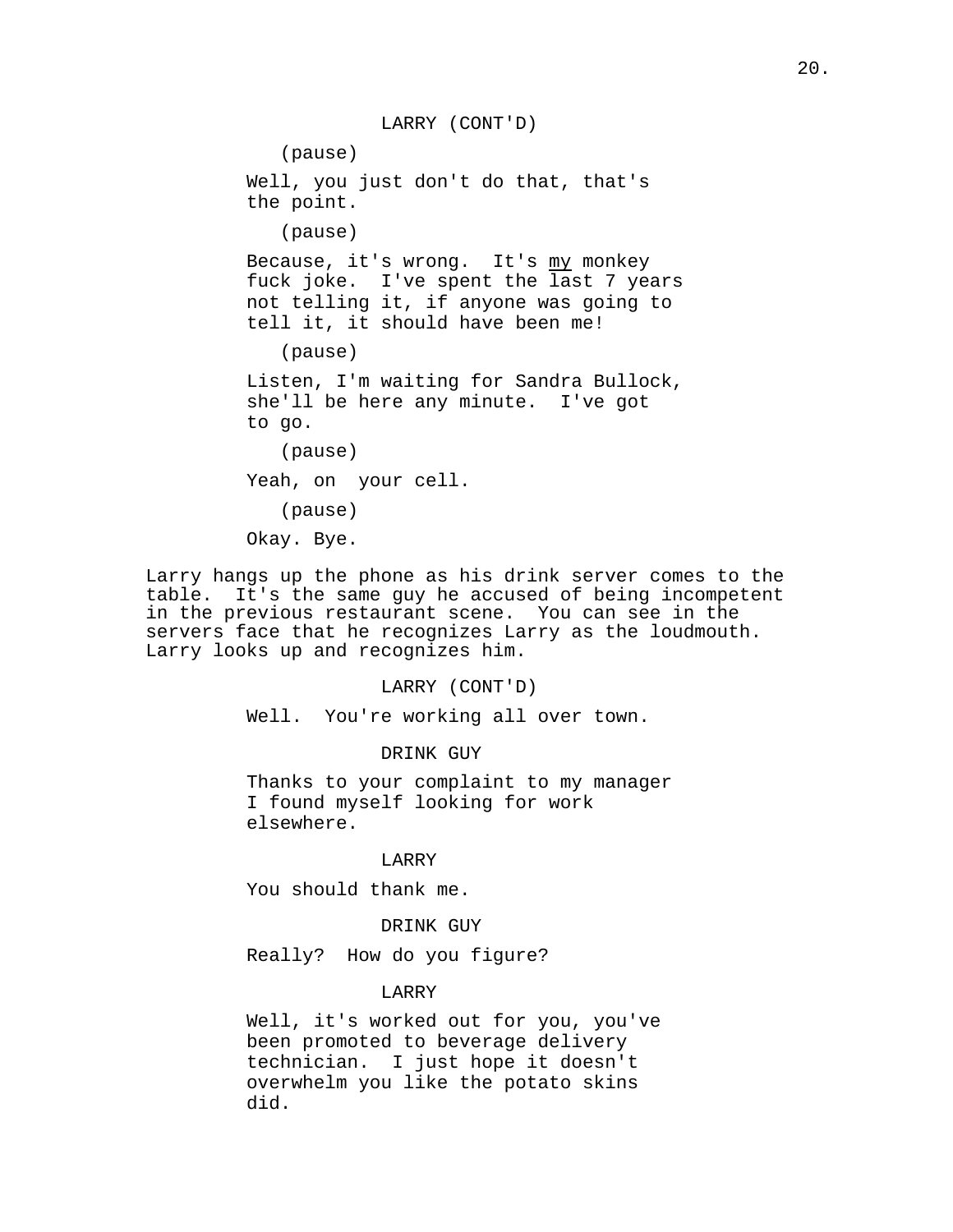As the drink guy sits the drink on the table, he tips it with his wrist as if he stumbled but has clearly done it on purpose.

### DRINK GUY

### (sarcastically)

Oooohhhhhh, I'm so sorry. I guess I can't even be trusted with the drinks.

## LARRY

You idiot. I can't believe this.

DRINK GUY

I'll just go get the towel guy to come and help you.

### LARRY

You did that on purpose. Damnit!

The drink guy leaves and Larry pushes his back into the booths cushion and pulls his pants out with one hand, hunches over and tries to rub the fabric dry with the other hand briskly under the table. Just then Sandra Bullock enters and sees Larry where it appears that he is masturbating. He senses someone is watching him and looks up still vigorously rubbing his crotch.

### SANDRA BULLOCK

(shocked)

Oh, my god!

#### LARRY

Sandra, hi.

Larry looks back at his crotch and realizes what it looks like. Sandra looks disgusted.

### LARRY (CONT'D)

Oh, no, it's not what it looks like. I can explain.

Sandra turns and rushes toward the door of the restaurant. She exits as Larry struggles to get out of the booth but can't move fast enough.

LARRY (CONT'D)

No! Shit! God damnit!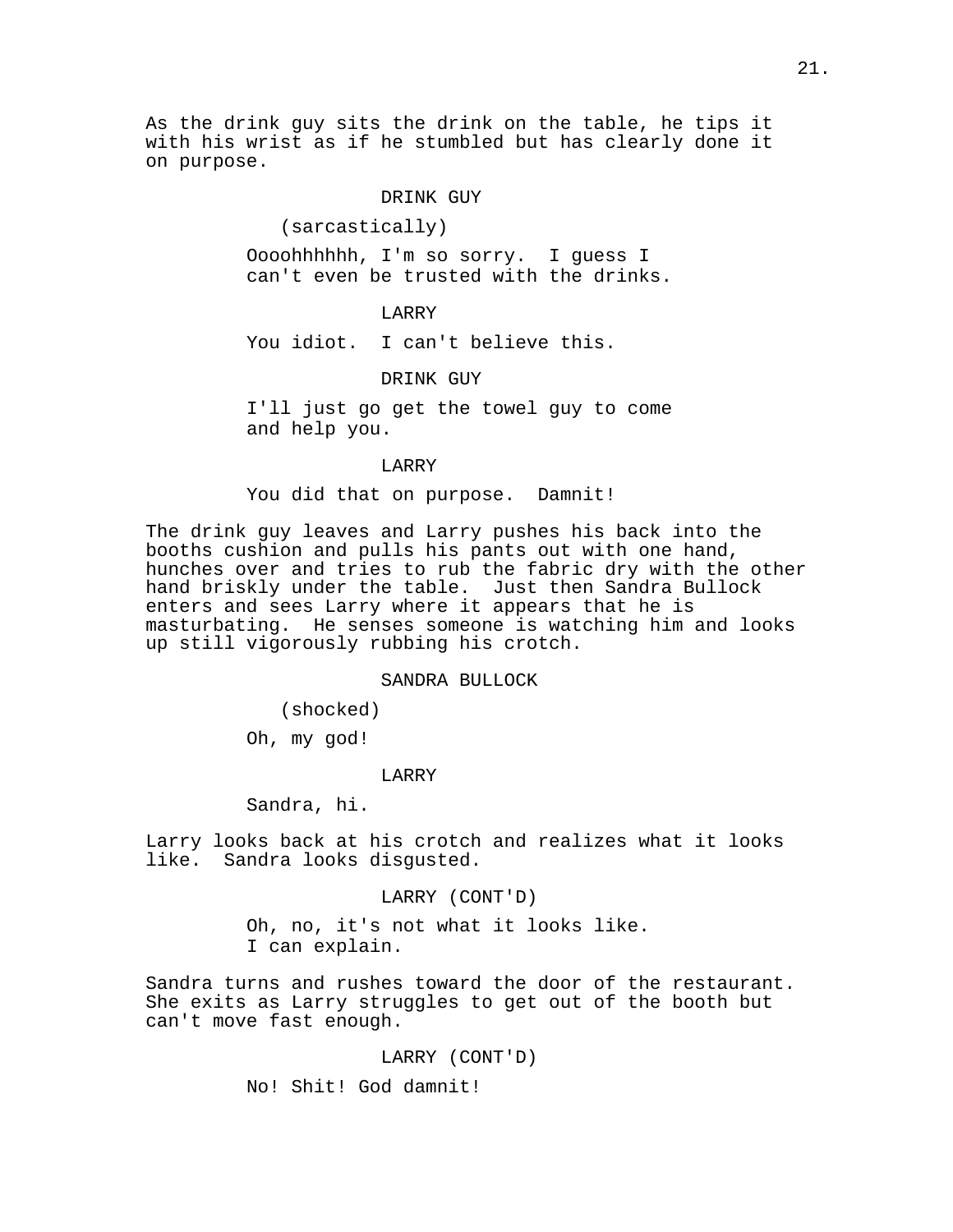Larry walks into Jeff's office where Jeff is finishing a phone conversation. Jeff hangs up the phone. Larry is pacing.

# LARRY

My crotch is still damp from lunch.

# JEFF

That Sandra Bullock is a hottie.

## LARRY

No, I mean the goddamn waiter spilled a drink on me...on purpose.

### JEFF

What was the waiter doing serving you drinks, shouldn't that be the other guy?

Larry shoots Jeff a steely look.

JEFF (CONT'D)

What?

# LARRY

I was trying to dry off my pants and I think Sandra thought I was touching myself. She ran out of the restaurant.

#### JEFF

Oh Larry, no shit. You, uh...you weren't, were you?

#### LARRY

No, of course not. I knocked it around a little bit before I left the house but... Why am I telling you that!

#### JEFF

Look, why don't you just call her and tell her it was a mistake?

### LARRY

She'll never talk to me again. We might as well scrap the whole idea.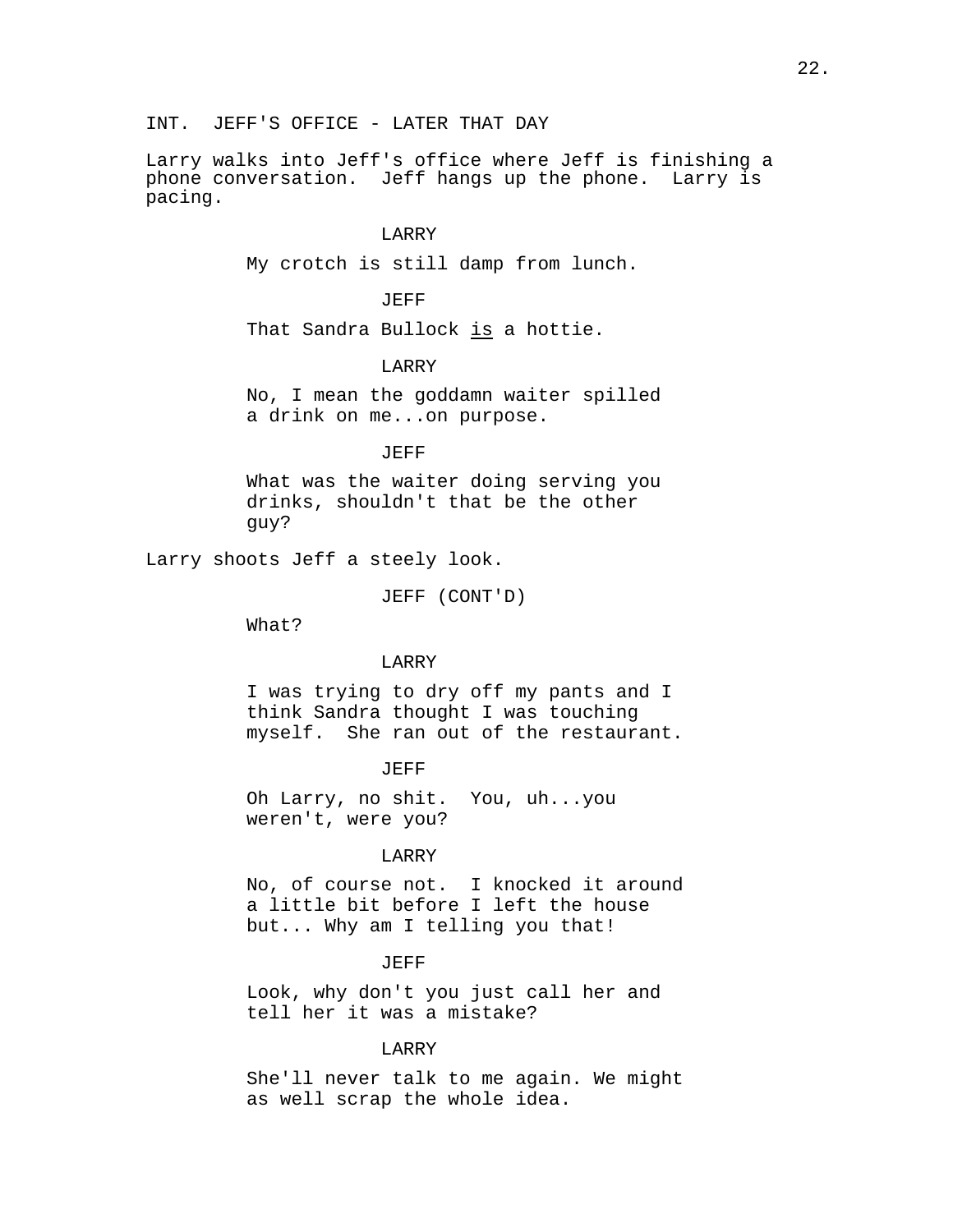## JEFF

Well, wait now. Didn't you tell me that you met her aunt at the party the other night?

# LARRY

(realizing)

Oh yeah, "Hot House Helen". I could get her number from Cheryl and try to get her to explain to Sandra that it was just a misunderstanding.

JEFF

There you go.

## LARRY

You're brilliant, I'm stunned.

JEFF

Well, that's what you pay me for.

LARRY

Oh, guess what else.

### JEFF

You're being sued for indecent exposure?

### LARRY

No, you remember my monkey fuck joke?

### JEFF

The one you told me that you weren't suppose to tell me?

# LARRY

Yeah.

# JEFF

The one about shitting your pants?

# LARRY

Yeah.

JEFF

What about it?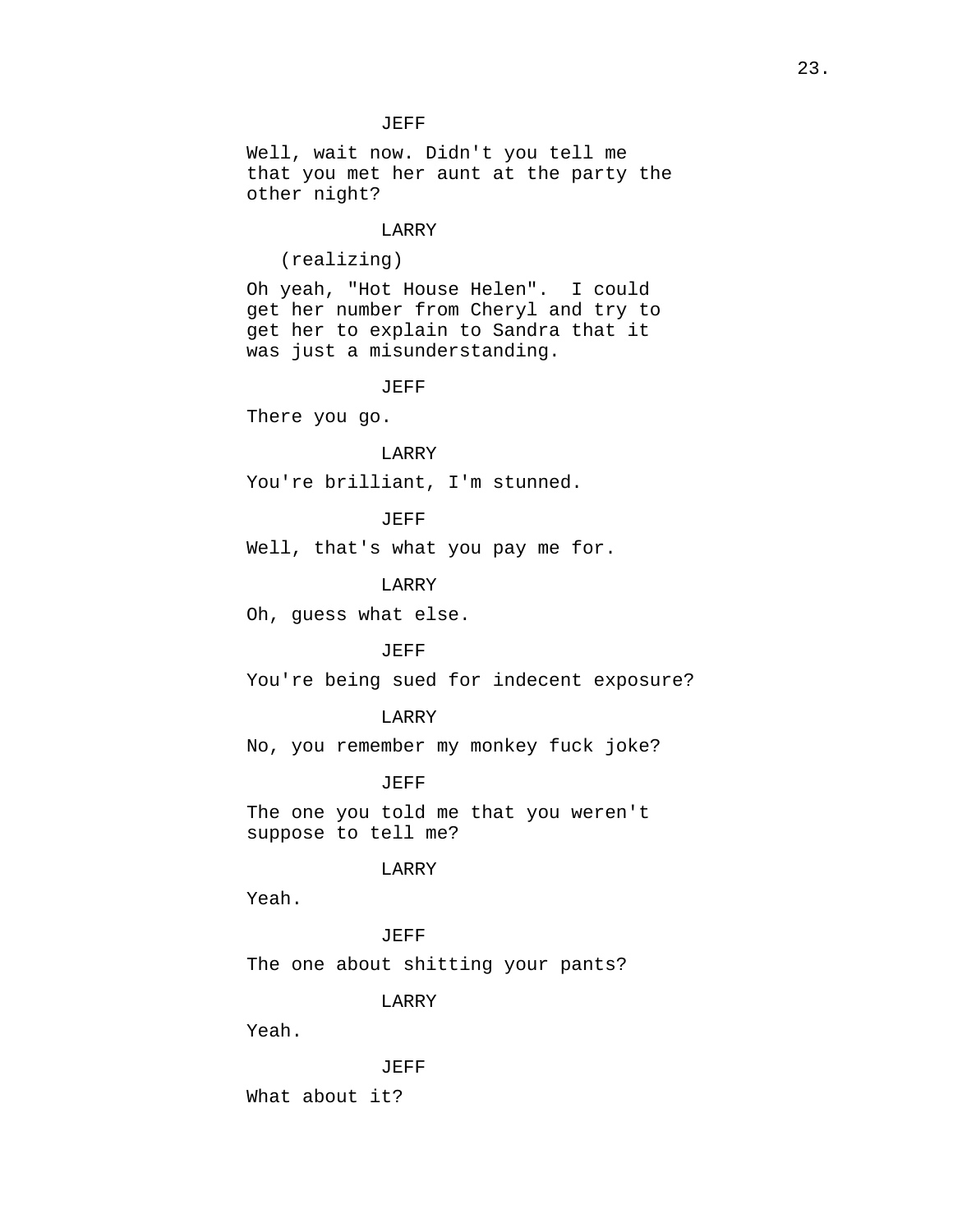Bobcat did that joke, my joke, at a club last night. I just got off the phone with Richard who heard him do it.

## JEFF

So he stole your joke?

# LARRY

Yup. I mean if he's gonna steal one of my regular jokes, that's bad enough, but stealing the one joke I'd never tell, that's, that's, unforgivable.

# JEFF

You want me to call his agent?

## LARRY

Well, I don't know. He's my friend. Let me talk to him and see what he says and if he's a jerk about it, then, you can sic 'em.

### JEFF

If he's going to use your material you at least deserve credit for it.

#### LARRY

Well, I'm not really sure that I want credit for it. For the rest of my life I'd be associated with the ultimate monkey fuck joke.

#### JEFF

Alright, I'll leave it in your hands. But let me know if he gives you attitude and we'll take some other kind of action.

### LARRY

Okay, I'll be at home.

INT. LARRY & CHERYL'S KITCHEN - LATER THAT DAY

Larry comes into the kitchen where Cheryl is fixing a sandwich.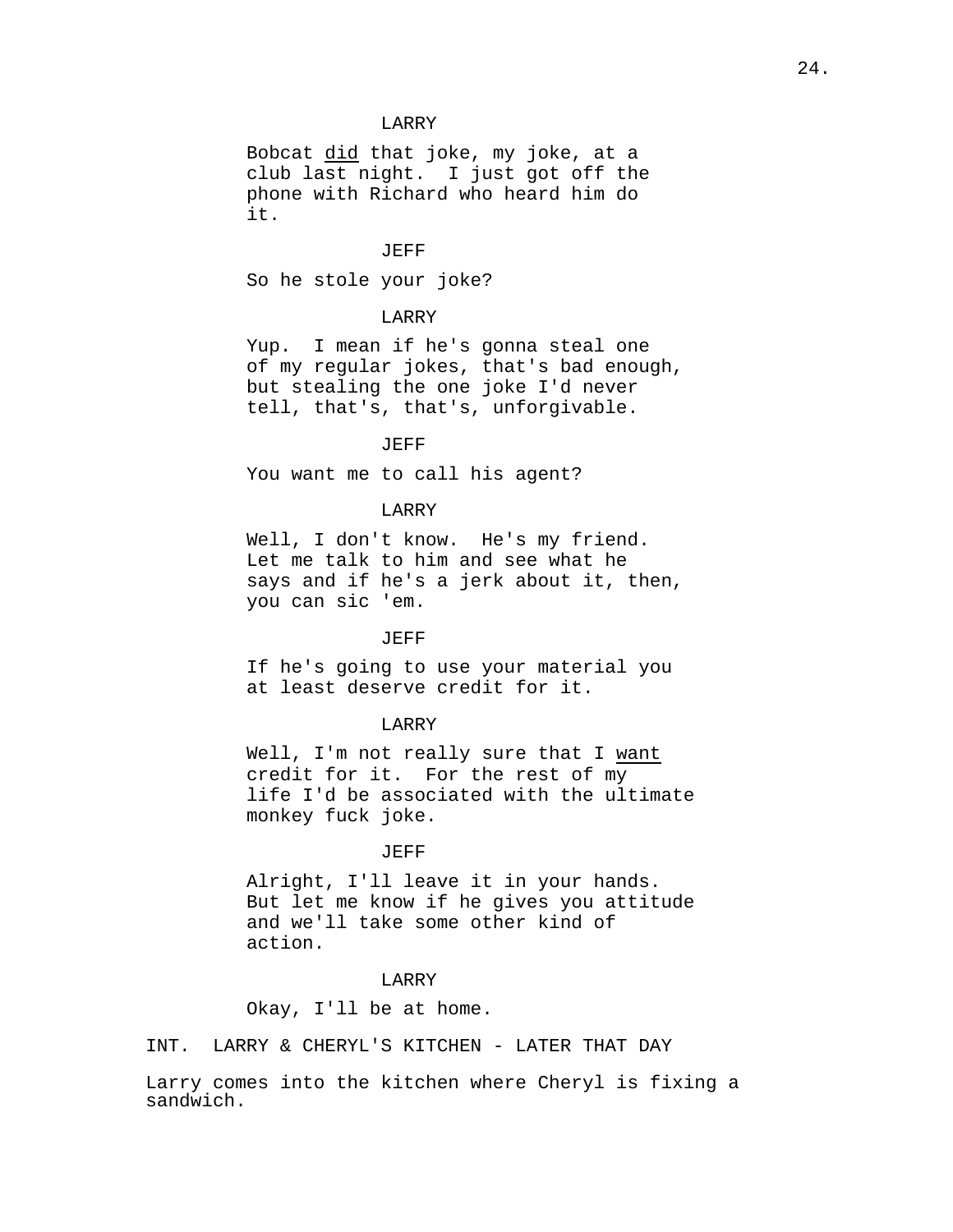Hey Cheryl, I need Helens' number from the party the other night.

# CHERYL

Well, gosh Larry, I don't think she'll want to talk to you.

#### LARRY

Why not?

#### CHERYL

She called about an hour ago. When were you going to tell me about what you did at Helen's house last night?

### LARRY

There was nothing...what?

### CHERYL

She said she you saw you change the temperature on her thermostat when you came out of the bathroom.

### LARRY

Are you kidding? She's upset about that?

### CHERYL

So, you did touch her thermostat?

# LARRY

Well...yeah, you know, it was hot...and...I made several very obvious comments about how uncomfortable it was in the house and she just ignored me. . And when I came out of the bathroom there it was.

### CHERYL

So, you just took it upon yourself to adjust the woman's thermostat?

### LARRY

My survival instincts took over.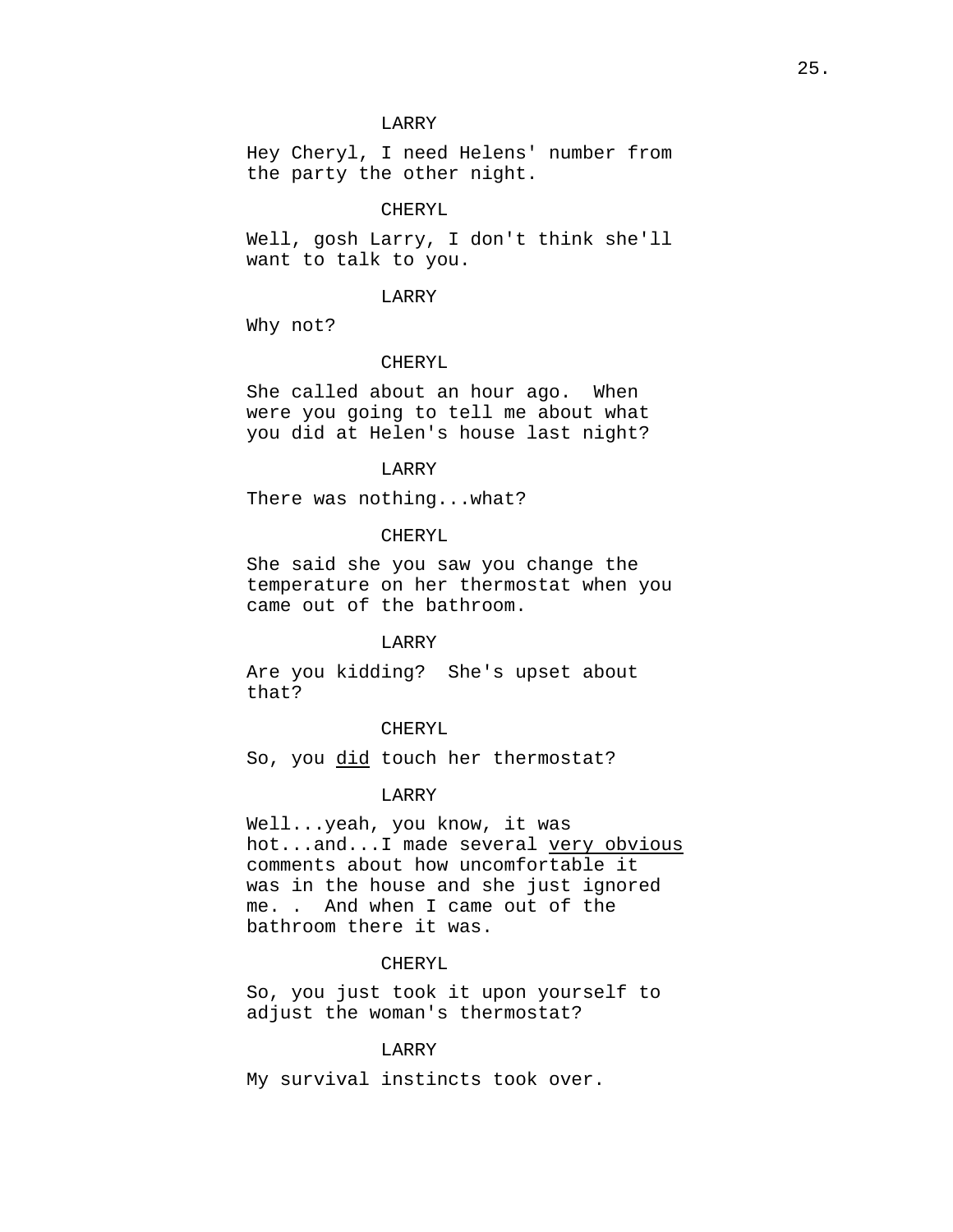# CHERYL

It's an invasion of privacy, Larry. Not to mention the fact that she's the head of the Energy Conservation Committee.

### LARRY

Everyone thought it was hot, I was doing her a favor. Besides, if she was so upset, why didn't she say something last night? The statute of limitations expired after the party.

### CHERYL

Larry, you just don't touch a person's thermostat without asking.

### LARRY

Why not? Who fucking cares?

#### CHERYL

It's an unwritten rule.

## LARRY

There's a reason it's un-written....It's not a rule.

#### CHERYL

It's rude. It's like using a man's comb. You wouldn't just use a man's comb without asking would you?

### LARRY

What?... When's the last time you saw anyone using a comb?

# CHERYL

That's not the point, Larry.

#### LARRY

What is the point? I mean if you're going to use an analogy at least use one that's current. I haven't seen a comb since 1988.

### CHERYL

You haven't needed a comb since 1988.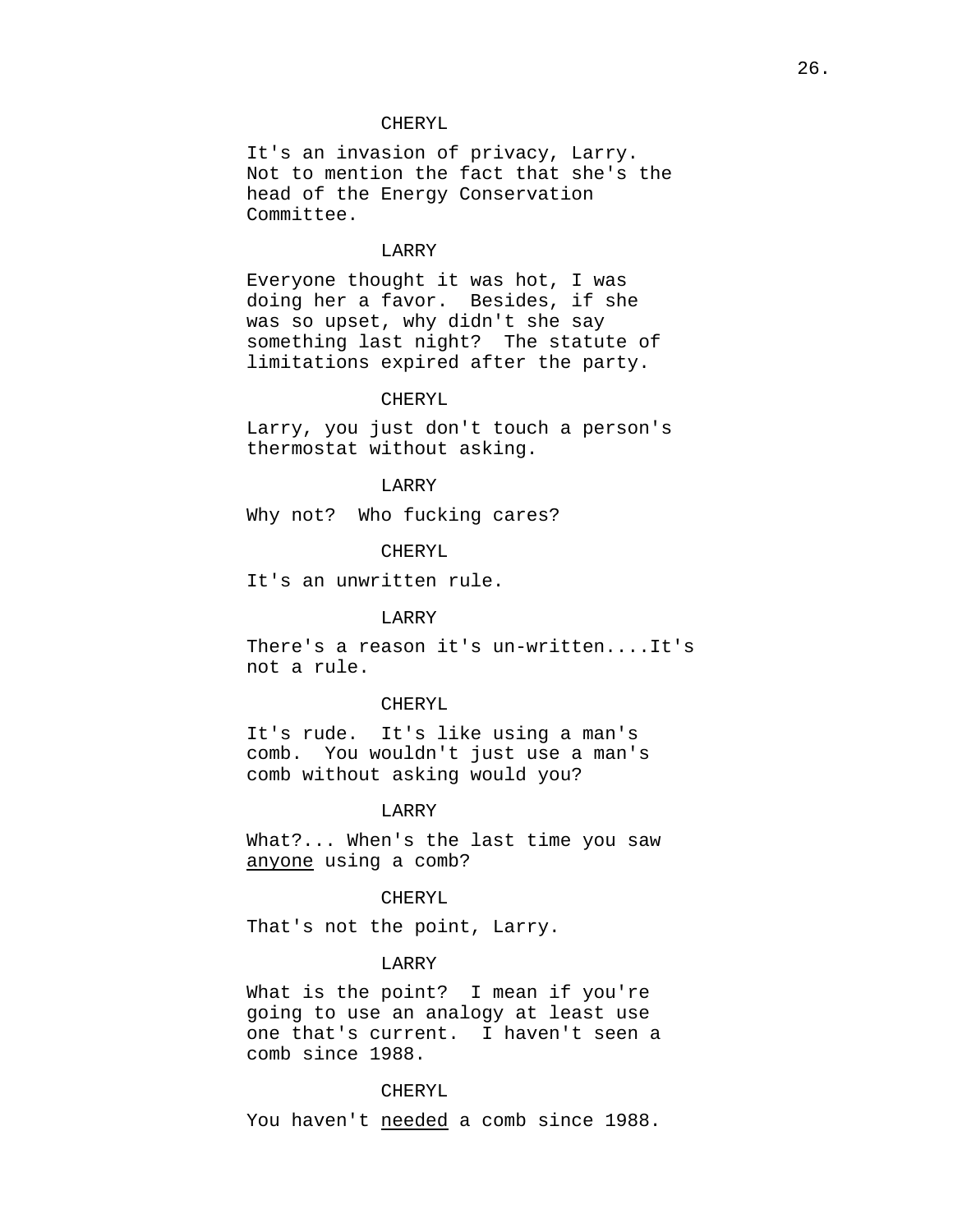Oh, we're going there huh?

CHERYL

You violated a trust.

# LARRY

A trust?! A trust?!

#### CHERYL

Yes, Larry.

### LARRY

Well look, give me her number and I'll apologize and besides, I have to ask her a favor.

### CHERYL

What?

# LARRY

There was a mix-up with Sandra Bullock today and she thinks I was masturbating at lunch.

### CHERYL

(in disbelief)

Larry... I...whah...What is the matter with you.

### LARRY

I wasn't! It was a misunderstanding. I need Helen to help me clear it up.

# CHERYL

Well, then you better do a good job of apologizing.

### LARRY

I will. Get her on the phone for me will you? I'll do it.

Cheryl grabs the phone and dials giving Larry an annoyed look. She hands the phone to Larry.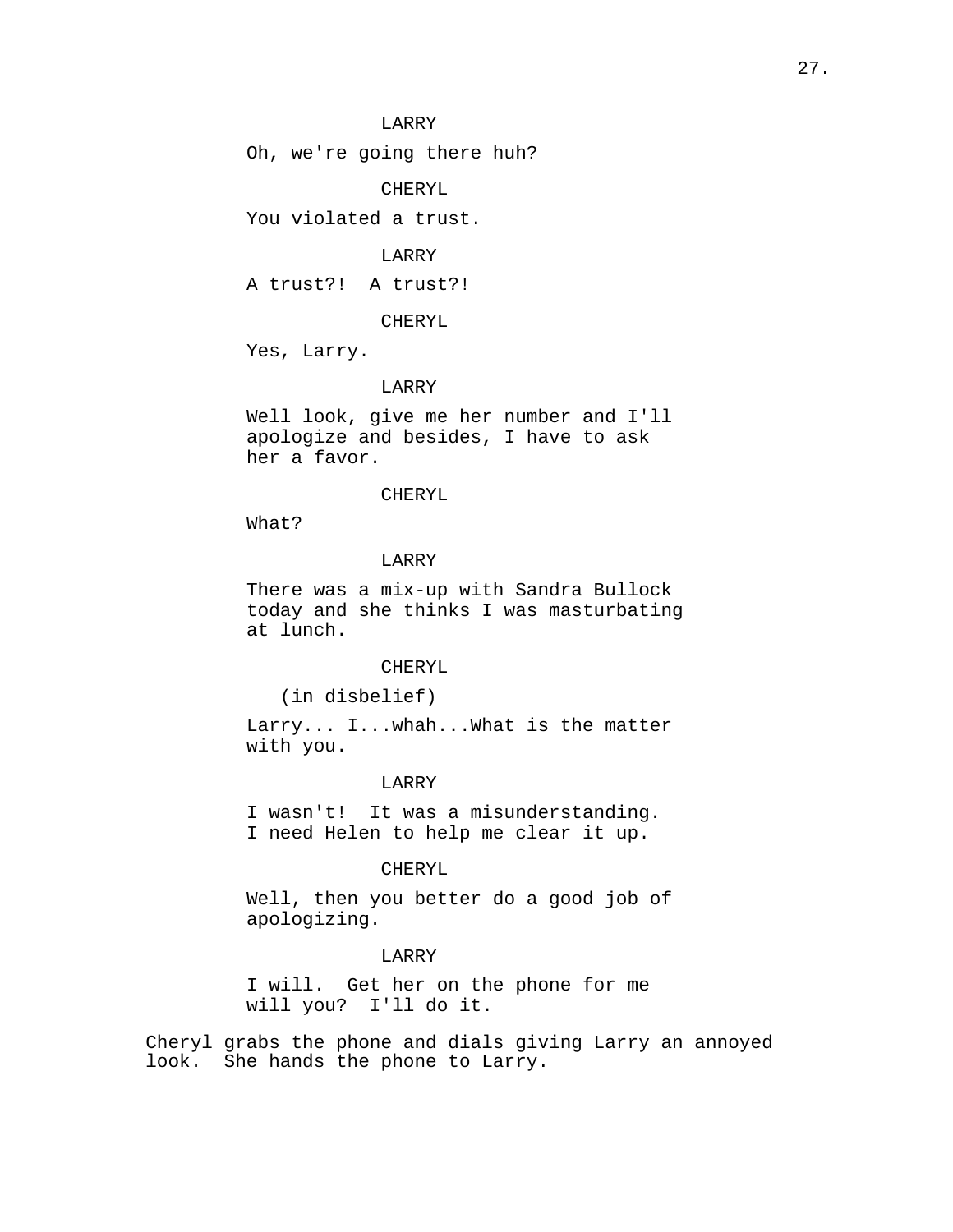```
LARRY (CONT'D)
   (joyfully)
Hi, Helen! It's Larry. Larry David. 
It's good to talk to you.
   (pause)
Yeah.
   (pause)
Well, no I didn't think that.
   (pause)
Well, the thing is it was very hot and
I...
   (pause)
I just thought that if...
   (pause)
Look, I just wanted to apologize and I
thought...
   (pause)
Actually I thought it was Celsius.
   (pause)
Well of course I, everyone knows that's
off limits. It's a private boundary.
   (pause)
Yes, really I am so sorry.
   (pause)
Yes.
   (pause)
Yes.
   (pause')
Listen, I hate to ask this but, I had
a little misunderstanding with Sandra
today.
   (pause)
Yes, we met for lunch but the thing is
the waiter spilled some water on my
pants right before she came in and I
was brushing the water off and I think
she thought I was doing something
obscene.
```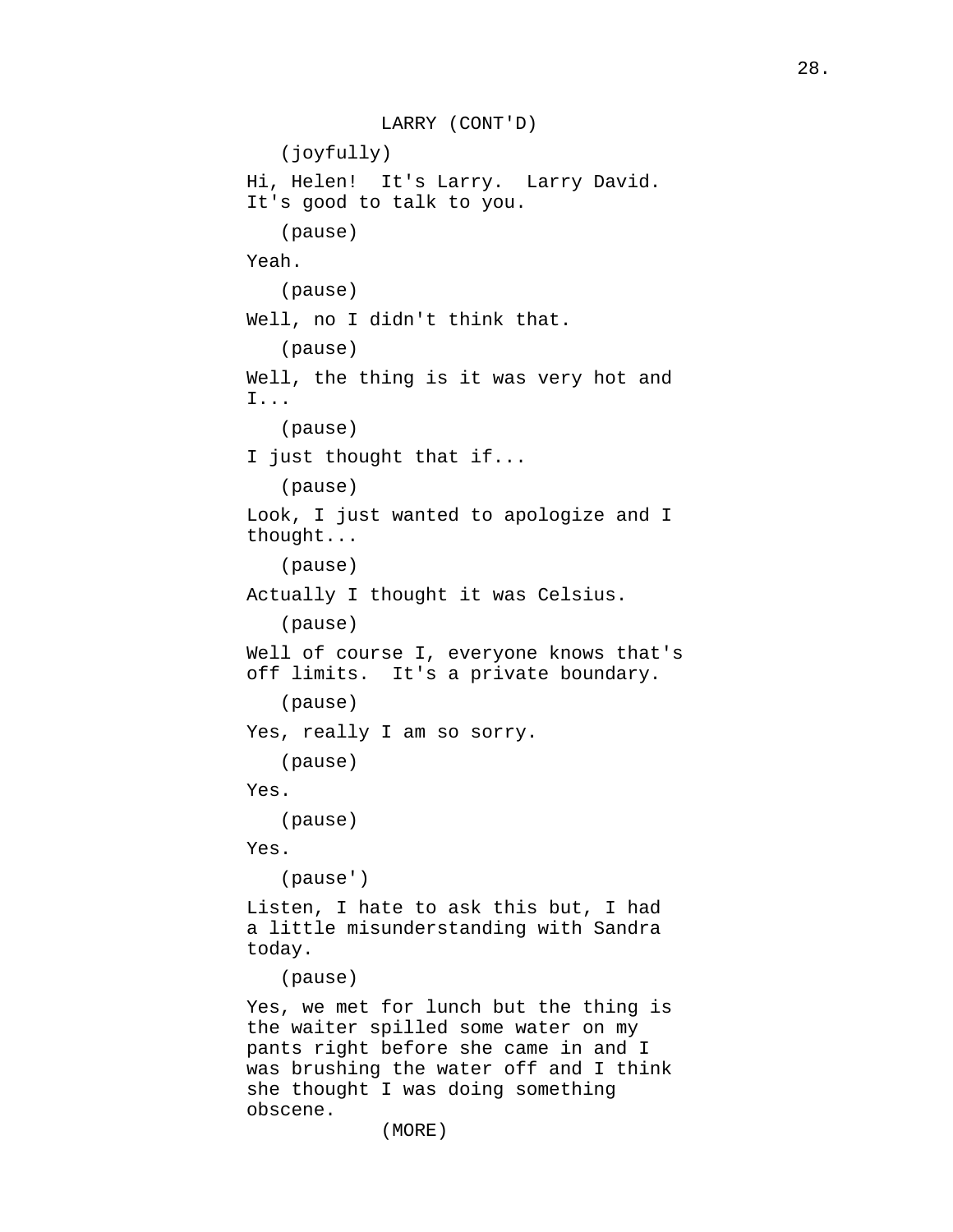LARRY (CONT'D) (pause) No, of course not. (pause) Well, if there's any way you could talk to her and let her know it was a misunderstanding. (pause) Well, I know the bingo game is important to you and if you want to see how the games go before you talk to her, I totally understand. And then you'll talk to Sandra? (pause) Great. Thank you and again, I'm awfully sorry about the misunderstanding. Now I know, Fahrenheit. (pause) Okay, good-bye. Larry hangs up and looks at Cheryl. CHERYL I don't know how you do it. LARRY Social fiscal accounting?

CHERYL

What?

# LARRY

I just gave an apology so now I'm going to Bobcat's house to get one from him. It all evens out. That's the secret.

Cheryl just gives him a look of "oh come on".

LARRY (CONT'D)

I gotta go.

Larry leaves the room.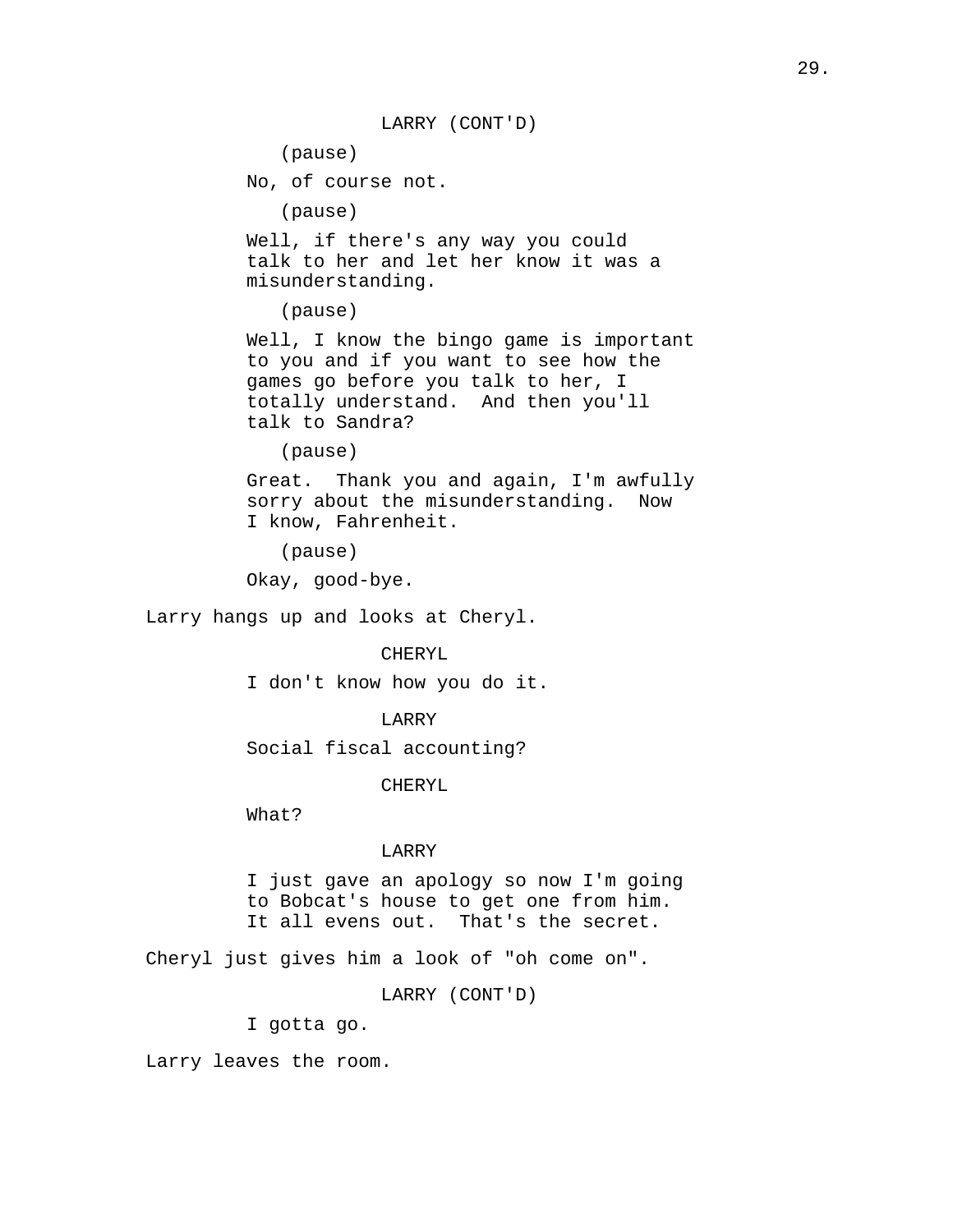Larry walks up to Bobcat's house and rings the doorbell. Bobcat answers and invites Larry in.

CUT TO:

INT. BOBCAT'S KITCHEN - CONTINUOUS

Larry and Bobcat enter the kitchen. Bobcat sits at the table while Larry stands at the counter.

LARRY

So, Bobcat.

### BOBCAT

So, Larry.

LARRY

We've been friends a long time right?

### BOBCAT

Yeah.

Larry looks around not quite ready to launch into the matter at hand. He notices a bowl of fruit.

#### LARRY

Your bananas are bad.

### BOBCAT

Yeah, I don't know why I even buy them. I mean, I get them thinking they're good for me so then every time I want to eat one I figure I better save them for later. Then I just end up throwing them away.

# LARRY

So, why'd you use my monkey fuck joke the other night?

### BOBCAT

Oops, busted. Well, here's the thing. I was doing my act, having a killer set, doing a lot more improv than usual, when I suddenly realized I didn't have a closer that fit, you know, the direction I'd been taking the crowd.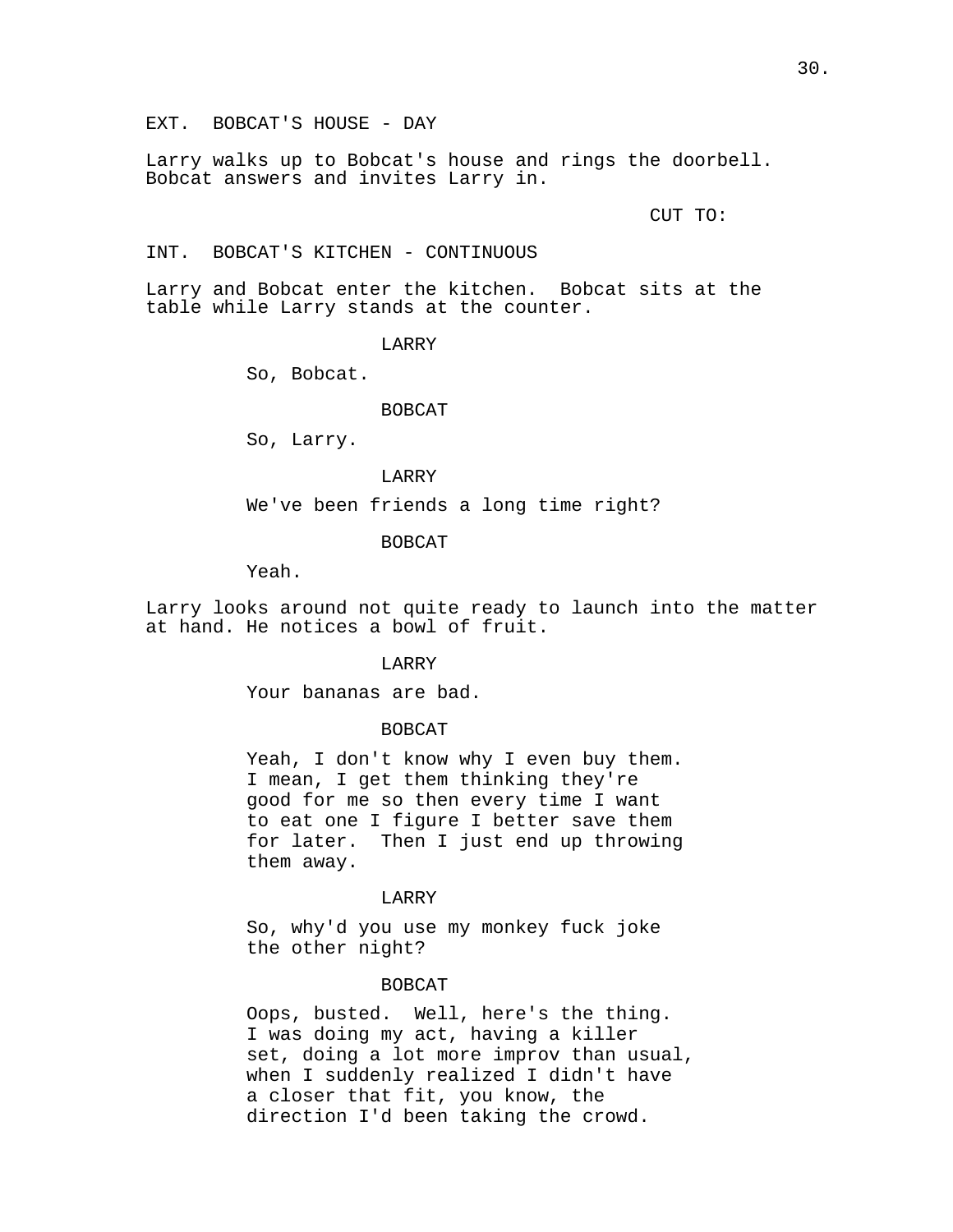So, you just decided to steal my joke.

# BOBCAT

Well, no, I borrowed it. I didn't really even think about it, it just seemed to fit. Next thing I knew, out it came. Besides, you never use it.

# LARRY

That's not the point. No one can use it. But at least you could have asked first. What if I came to your house and just, you know, went in and changed your thermostat, you know, without asking first? How would you feel?

### BOBCAT

Yeah, I see your point.

# LARRY

You'd feel violated. And, you used my monkey fuck joke and didn't even give me credit and so...you violated me.

## BOBCAT

Well, yeah, I guess you're right! For what it's worth, though, it killed.

There is a brief pause as Bobcat's comment get's Larry's complete attention.

### LARRY

It what? It killed?

#### BOBCAT

Yeah, it worked! It was a killer joke.

Larry suddenly finds himself deep in thought with a slight smile on his face, relishing the idea that the joke he'd been saving all this time was well received.

# LARRY

So they liked it, huh?

#### BOBCAT

It's a funny joke.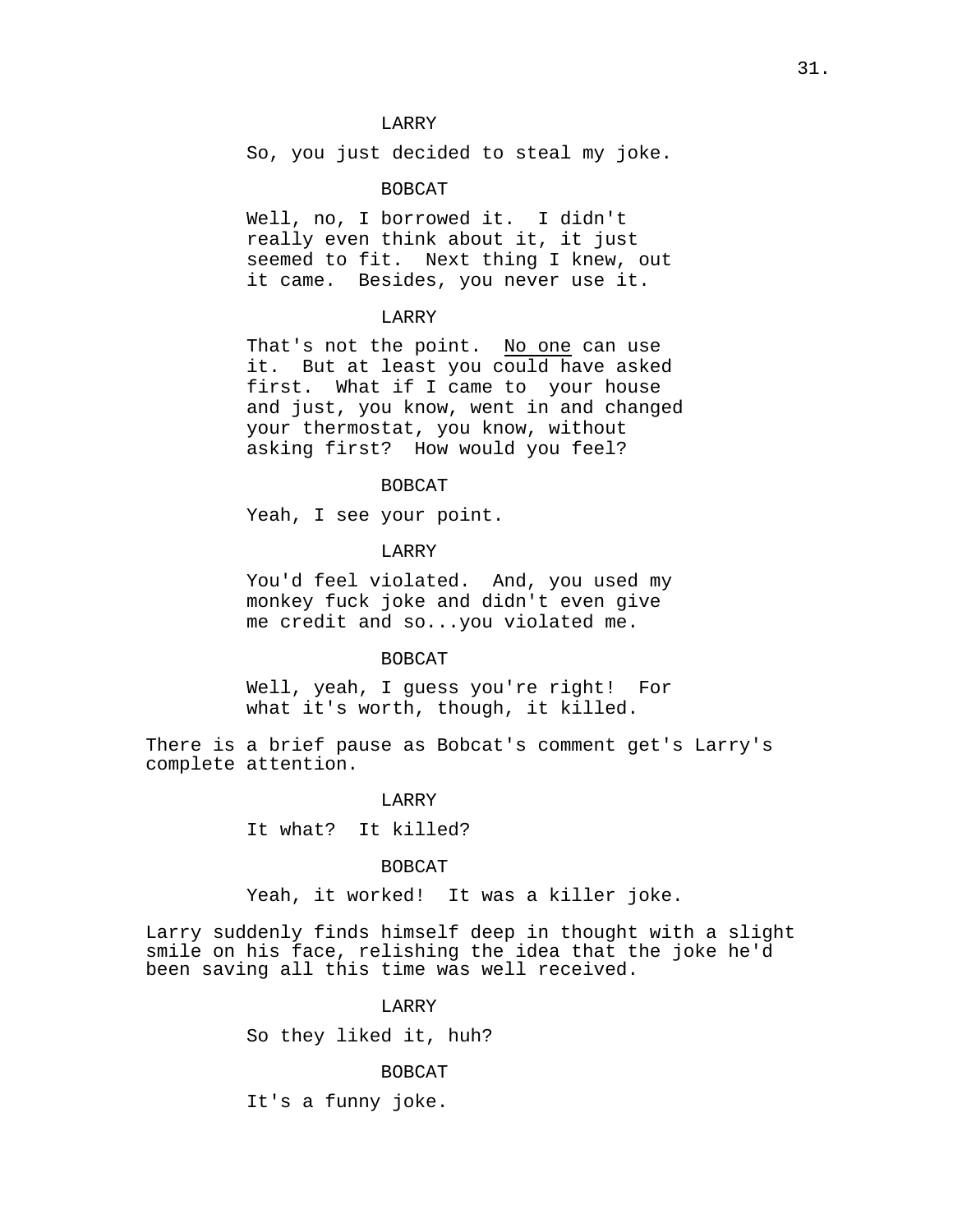You know I came up with that joke like, what, 7 years ago.

## BOBCAT

It's very funny.

# LARRY

(thinking)

Hum. They liked it. That's great. I mean, it is a great joke.

### BOBCAT

Listen, Larry, if there's any way I can make it up to you, just, you know, say so.

### LARRY

I don't know..... Wait! Well, actually there is. How'd you like to call bingo for me.

#### BOBCAT

You mean your fund raising thing?

# LARRY

Yeah.

# BOBCAT

Aren't you doing it?

# LARRY

I was, but it has to be great and you're the bingo king. Besides, you owe me.

Bobcat thinks about it.

## BOBCAT

Okay, sure, I guess. It's tonight, right?

#### LARRY

Yes.

#### BOBCAT

I'll do it. I'll do it for you Larry.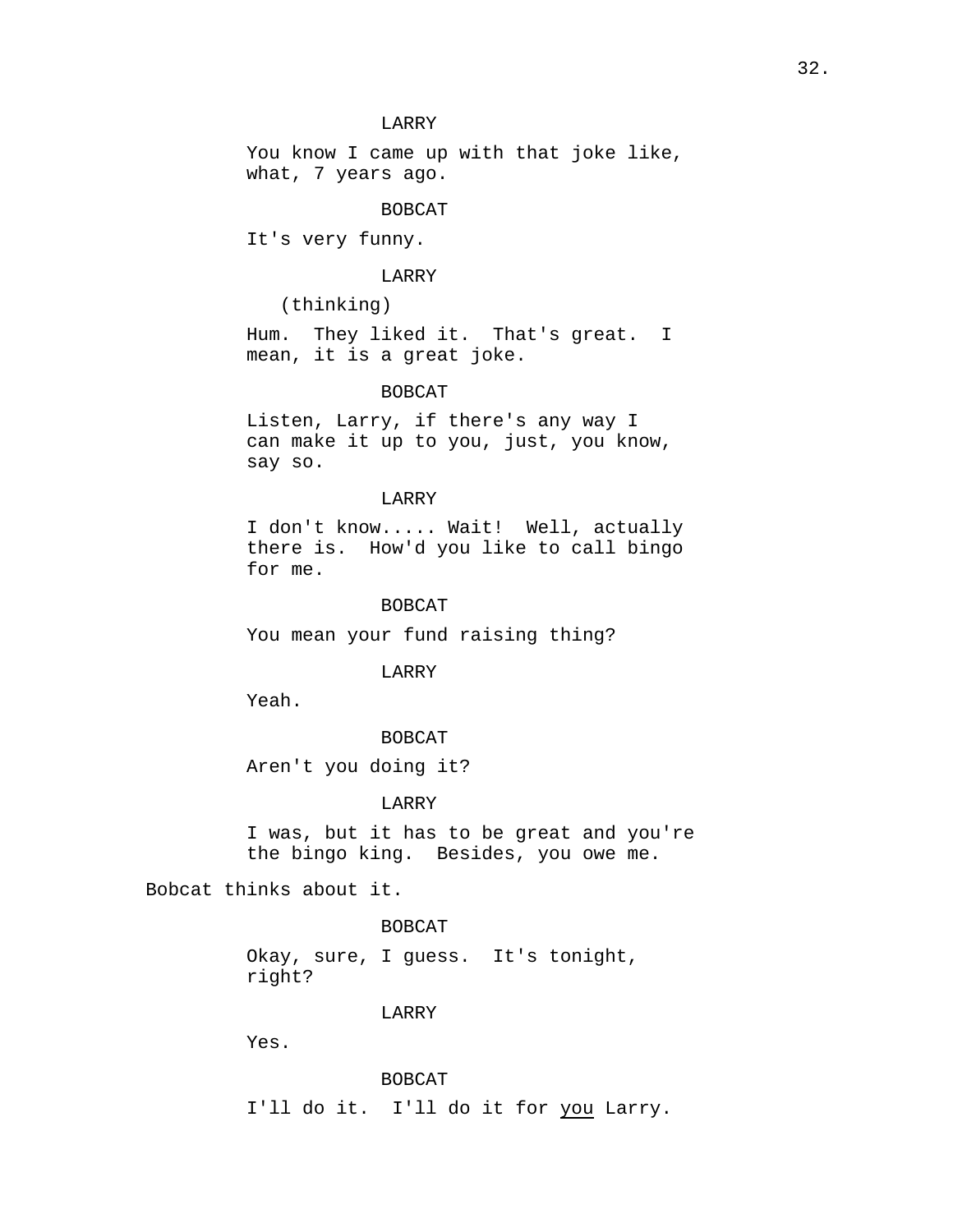Great. I'll have Cheryl call you and give you the details.

# BOBCAT

Great.

# LARRY

Okay. Stay by the phone.

Larry heads for the door.

BOBCAT

Got it. And have a banana.

LARRY

Okay, I'll take it, but I'm going to eat it later.

EXT. BINGO HALL - EVENING

Larry pulls up to the bingo hall in his car where a valet is standing at the key box. As he gets out of the car the valet turns from the key box to take Larry's keys and to reveal that it's the waiter Larry pissed off in the previous scenes.

## LARRY

It's you!

### VALET

Oh... my... God.

At this point Larry is aware of the traffic backing up behind him waiting to be parked and he sees Cheryl at the hall entrance waving him in.

### LARRY

Listen, I don't want any funny business. This is a very expensive car.

#### VALET

(obtusely)

Why I'm quite sure I don't know what you mean... sir.

#### LARRY

I'm not kidding. (MORE)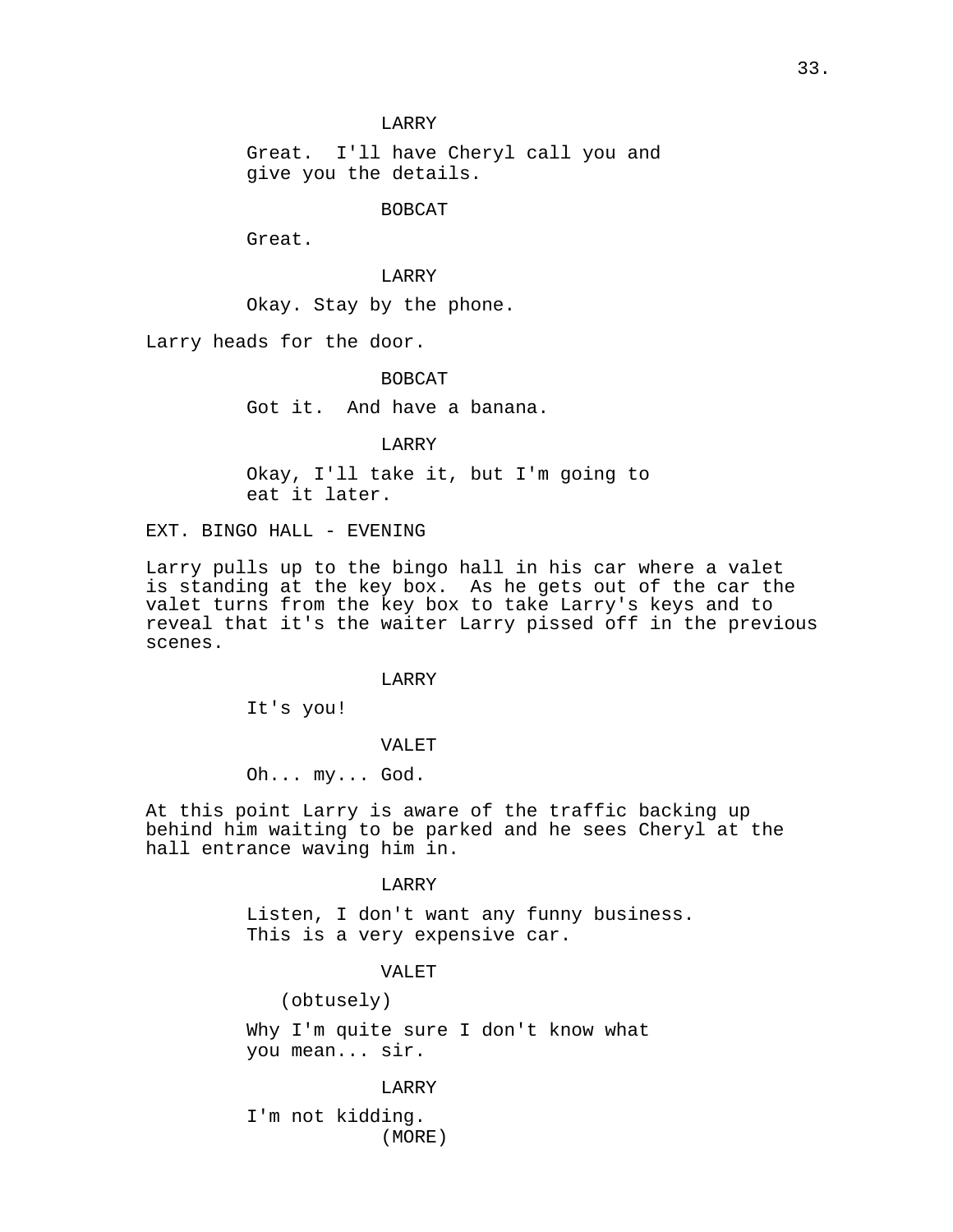# LARRY (CONT'D)

I know we've had our disagreements but this is a very important night and I've got to get inside and I want you to promise me you'll be careful with my car.

Larry pulls out his wallet and hands the valet a hundred dollar bill.

LARRY (CONT'D)

There, that should take care of things.

# VALET

I lost two jobs because of you.

Larry pulls out another hundred and hands it to the valet.

# LARRY

There. You're not a valet you're an extortionist.

# VALET

Sir, I'm a professional. I'll take very good care of your car.

LARRY

Okay, that's all I ask.

Larry heads inside and we see behind him as the valet gets into Larry's car and guns it, speeding out of frame followed by a screeching sound. Larry tries to look back to see what happened but Cheryl hurries him into the hall.

INT. BINGO HALL - LATER

Larry is watching Bobcat calling bingo. Cheryl comes up to Larry.

#### CHERYL

Well, so far this is going pretty well, but remember, you have to give the prizes away because you're the celebrity.

#### LARRY

Come on, this is me. It's handled.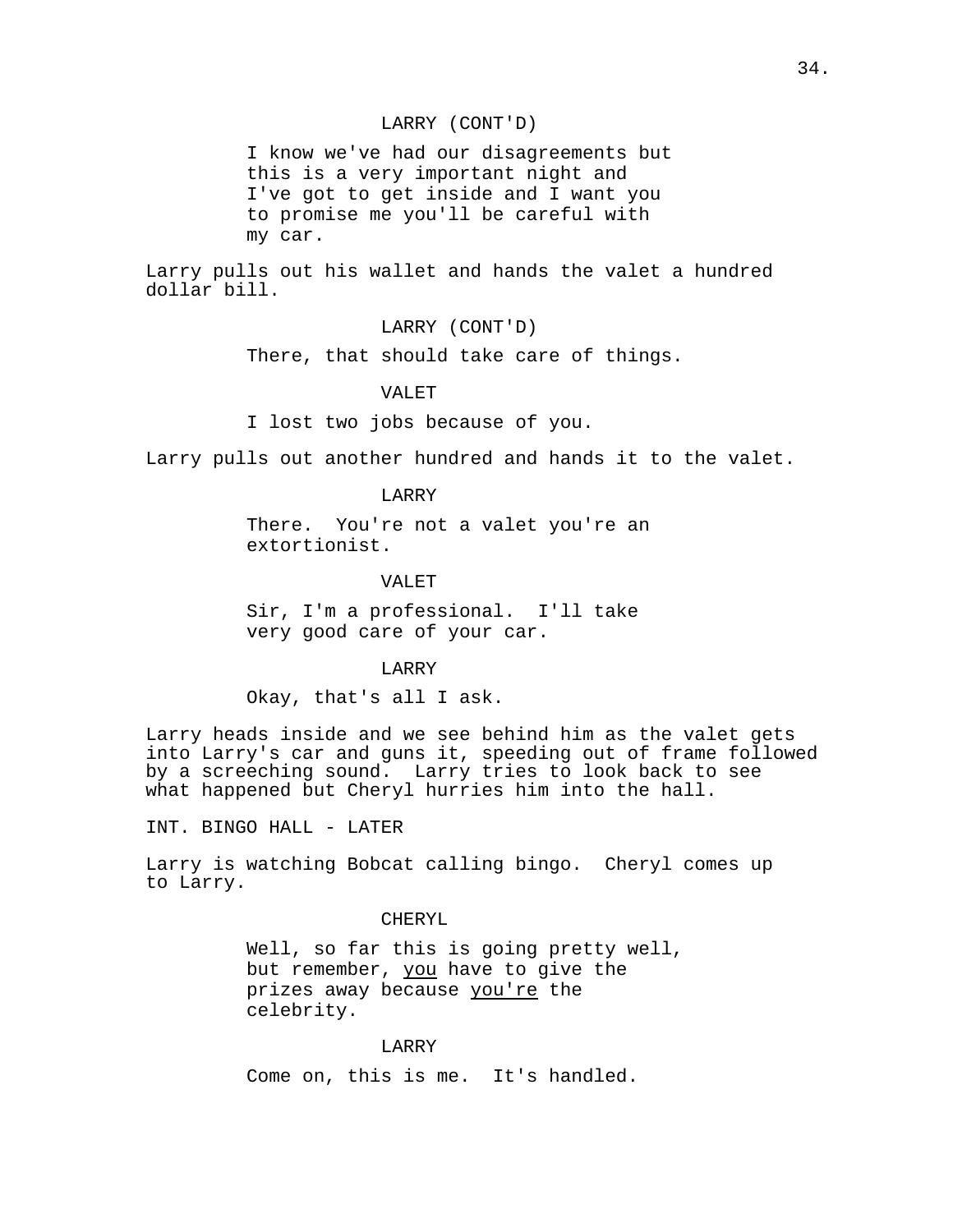### CHERYL

It better be.

# BOBCAT

Sexy legs, "B" eleven.

Bobcat cat-whistles and gives an empty chuckle. Larry steps onto the stage and approaches Bobcat who is between numbers.

## LARRY

What are you doing?

Bobcat covers the microphone with his hand.

# BOBCAT

What do you mean?

### LARRY

I thought you were supposed to be the bingo king. Crank it up a notch would you? Cheryl is all over me.

### BOBCAT

I was 13, Larry. It was a long time ago. I don't know what these people want to hear. I'm doing my best here.

### LARRY

Well you'd better snap it up.

# BOBCAT

Look, just because I owe you a favor doesn't mean you can be an asshole.

# LARRY

Oh, I'm an asshole?

Bobcat releases his hand from the microphone and the whole room hears Larry loud and clear.

LARRY (CONT'D)

I'm an asshole!

Larry hears his voice resonate from the back wall and looks around the room he sees the whole room staring at him. He smiles and leaves the stage. Bobcat goes on calling and starts telling a "by the way, this reminds me" joke.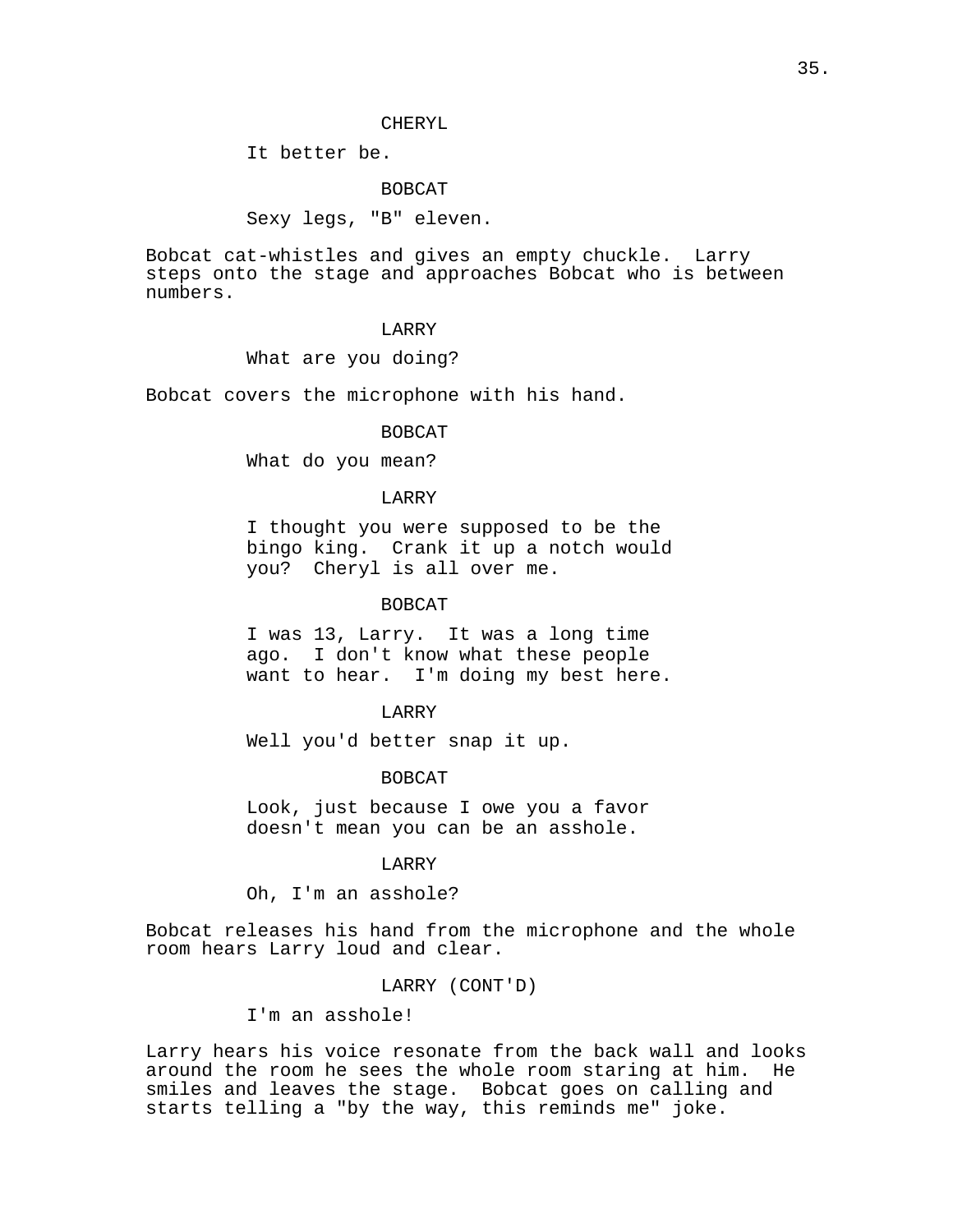As Larry looks around the room, he sees out the front entrance of the hall where his car does a "Starsky and Hutch style" turn and speeds up the main street and away from the bingo hall. He runs out of the main hall, out of the lobby to chase his car but runs smack into a drink waiter splashing a tray of drinks all over both of them. He just watches, dripping, as his car speeds away. Larry looks at the drink waiter.

### LARRY (CONT'D)

Sorry. Where is your rest room?

The drink waiter just points, trying to contain his anger.

INT. BINGO HALL LOBBY - MOMENTS LATER

Larry comes out of the men's room drying his hands. He stands in the doorway and nods to Cheryl who is looking at him oddly. He just smiles. He sees Bobcat at the bingo machine and he notices something Bobcat says sounds familiar.

#### BOBCAT

No, not then, now. I just shit my pants.

The room erupts in disgust. Cheryl is looking furious as she starts making her way through the aisle to get to Larry.

### LARRY

Holy fuck.

#### BOBCAT

Hey, hey, hey! Everybody, settle down, it's not even my joke. That joke is the creation of your former bingo caller, Mr. Larry David.

The room starts booing. Larry is now horrified and swings back out of view of the door and puts his hand on his chest as if to keep his heart from leaping out of it. As he becomes more aware of his surroundings he notices Helen and Sandra Bullock standing a few feet away looking at him sternly. He follows their gaze down his arm which is gripping the wall for balance. As their mutual focus moves down to his hand he realizes it has inadvertently come to rest on the buildings thermostat. He looks back at the two of them who stare daggers at him and let out a growl of disdain.